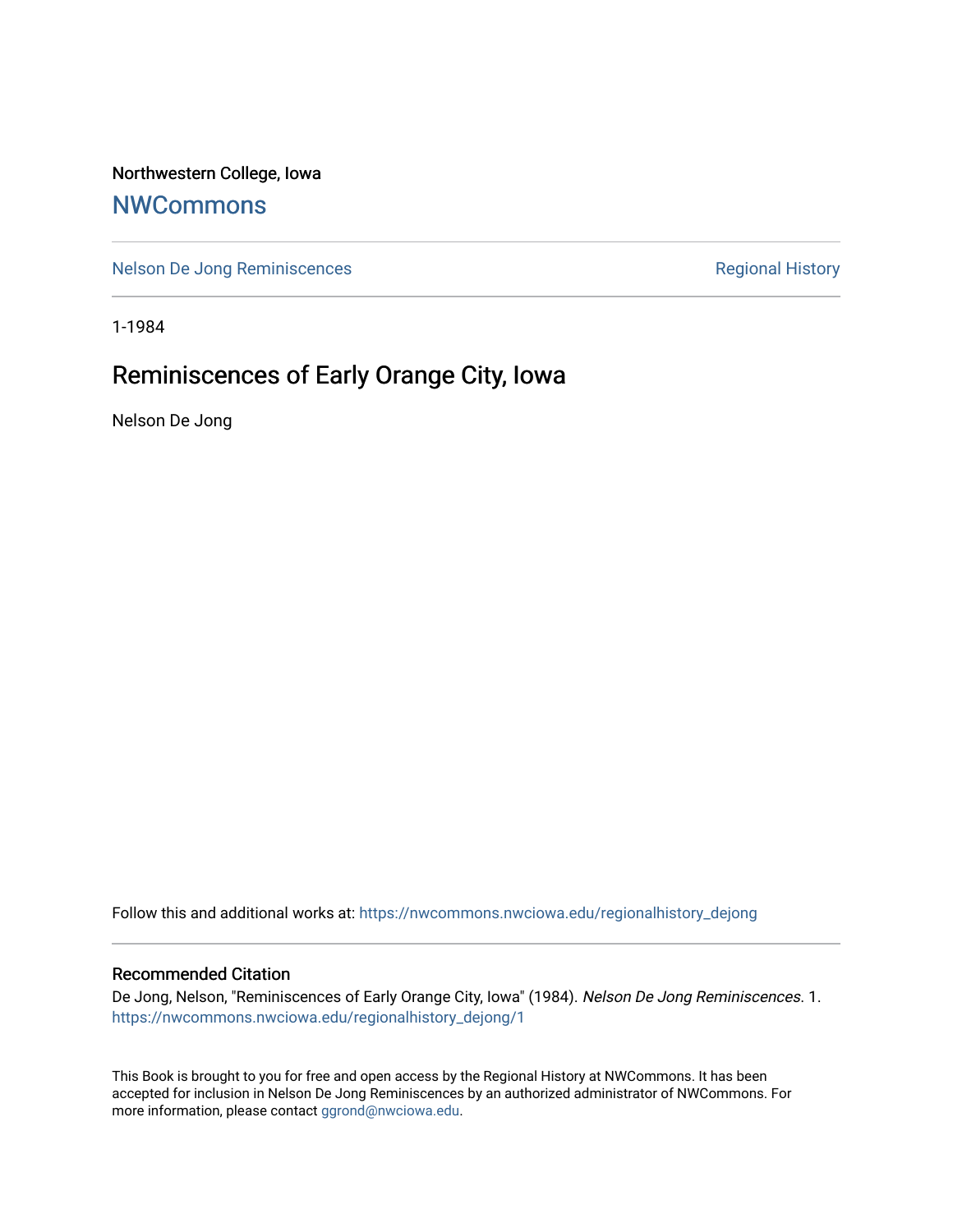**Narrator's name: Nelson De Jong (1903-1991) Length of narration: 1:01:45 Date of narration: January 31, 1984 Place of narration: Nelson De Jong's home Interviewer's name: None For: Orange City: Town History Location: RA 1.1., Box 3, Folder 37**

This is a beautiful day in January, the  $31<sup>st</sup>$  day January of 1984. The sun is shining brightly and it promises to be a much warmer day than what we have been having throughout this past winter. Shall we go down memory lane this morning? More than 75 years to the early 1900s, and try and get a glimpse as to what life was like in those early years of the early 1900s. My earliest memory really goes back to the very first time that I went to school. I was but a boy, a little bit more than four years of age, and in the late November, I was told by my father I had better go to the school which was less than 300 feet from our farm home, which in turn was only three miles west of Northwestern College and three miles south. The country schools, there were nearly 174 of them in Sioux County. Every township had 36 square miles. If there were no town in that Township, there could be as many as nine country schools. One for every four square miles. And that was located right where the four square miles came together at the corner, so that no boy or girl would have to walk more than two miles to get to the country school.

The country school was not built for warmth. It was not built for heat either. It had no storm windows. It had no screens. It had no storm door. It could be very cold in there. It, some were bigger than others. The country school that I attended could have at least as many as 30 pupils in it. The school yard generally was one acre in size. It had a few trees on it. But most of them had no well to get the drinking water from. The school had no lights. The school had no indoor plumbing. [Clears throat.] Ah, the school teacher generally was not very old. Sometimes she was only a bit more than 16 years of age. I had an uncle and an aunt who were teaching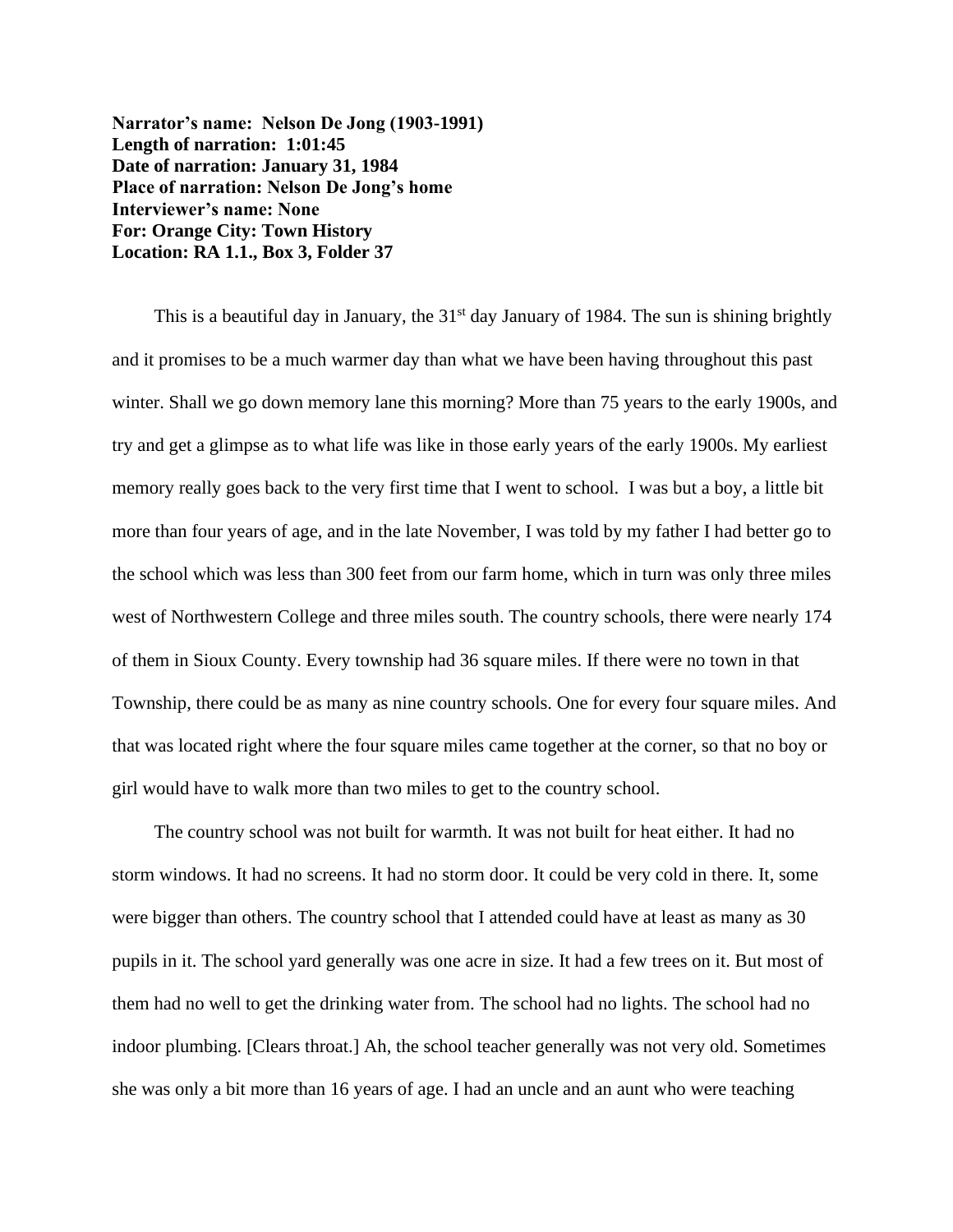school at that age. When they would get through high school all they had to do was to attend a few weeks of summer school. And there was no year of internship like there is now, so to speak, practically this teaching, you just simply went to school to teach and therefore, the teacher being so young, it happened more than once that the boys, who were sometimes the same in age, would marry, later in life, would marry their teacher. The boys sometimes were a big problem because for often they had to stay on the farm and work until after the corn was husked and then they would attend school maybe for three to four months until about the end of March when fieldwork would start again.

And so the teacher had quite a problem. She had no principal to send the wayward boys or girls to for punishment. She had to do it all herself. When the children got sick, she had to be the school nurse. There was no telephone service. If one did get ill, we being, only, our home being only about 300 feet from the school as I have said. She would send one of the pupils down there to have my mother call to the father and mother of the child that was sick, to come and get the child. Sometimes that was impossible because some of the parents did not have telephones. I recall one lady who passed away only about two years ago, she was up in the 90s, and she was telling me how that more than 80, almost 85 or more years ago, she had attended that same school. And she would get as a little girl severe headaches. And so the teacher would send her over to the home of my grandparents who at that time lived in the home where I was born and raised in. And she would lie down there until the school would close and then her brothers, she would go along with them back to her home.

The teacher was faced with a problem of activities during recess and the noon hour. So she had to do that part too. Most of us children learned to entertain ourselves without outside help. Sometimes we would take a rubber ball along and throw that over the schoolhouse and try to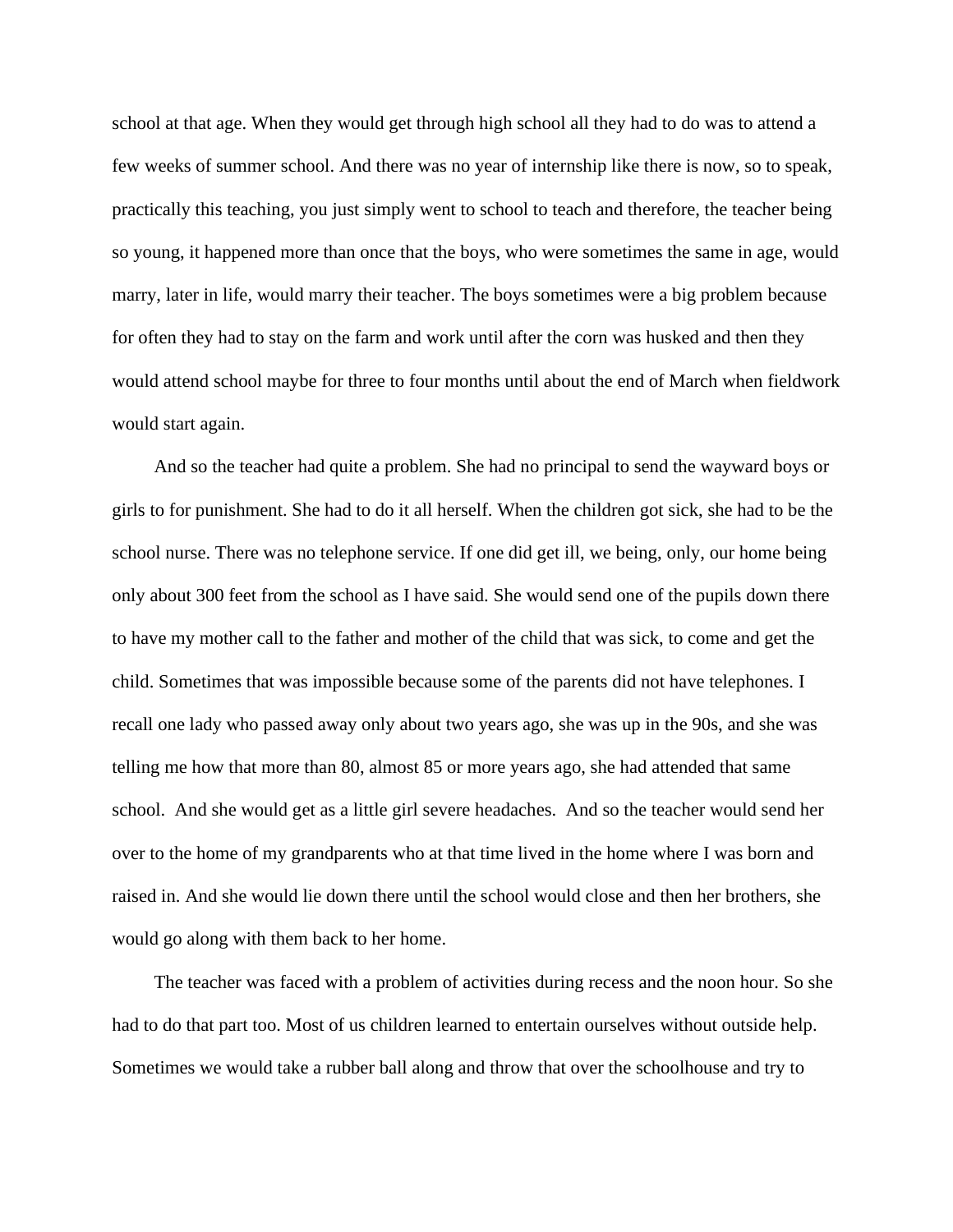catch it on the other side. Then we would play tag and try to catch the ones that were ones the other side. Sometimes we had games in the snow. Every boy had a jackknife and in the springtime when the willow trees were nice and green, we would go to the willow trees and cut some branches and make ourselves some bows. We would pick some long weeds that were dried and use them as arrows. That we could find to do, to pass the time away. And on the average the recesses and the noon hour were much too short!

In the wintertime, the noon hour was generally only one-half hour, so that it would give the teacher more time to get back to her home. The first teacher that I had walked seven miles one



**De Jong volunteered at the country schoolhouse owned by the Dutch American Heritage Museum.**

way, of course, twice a day. And believe me, that was not easy. With muddy roads, and they did not have slacks in those days, and so it was not an easy job. In the wintertime, they quite frequently stayed at the home of one of the patrons. But, even then they would have to walk to the school never less than a quarter to a half mile. And so the teacher had a problem. She not only had 30 children in school, but she had eight grades to teach. Her main thing in children's lives were to teach them to read, and write, and know their mathematics. Very rarely was it that a child who graduated from the country school did not

know those three things. But she also taught some music, she taught us how to sing without the use of musical instruments. She taught us many things.

There is, as I have said, no running water in the school, so at the recess in the morning, or just after the recess, one of the [pupil] would run to our home to get water from the yard water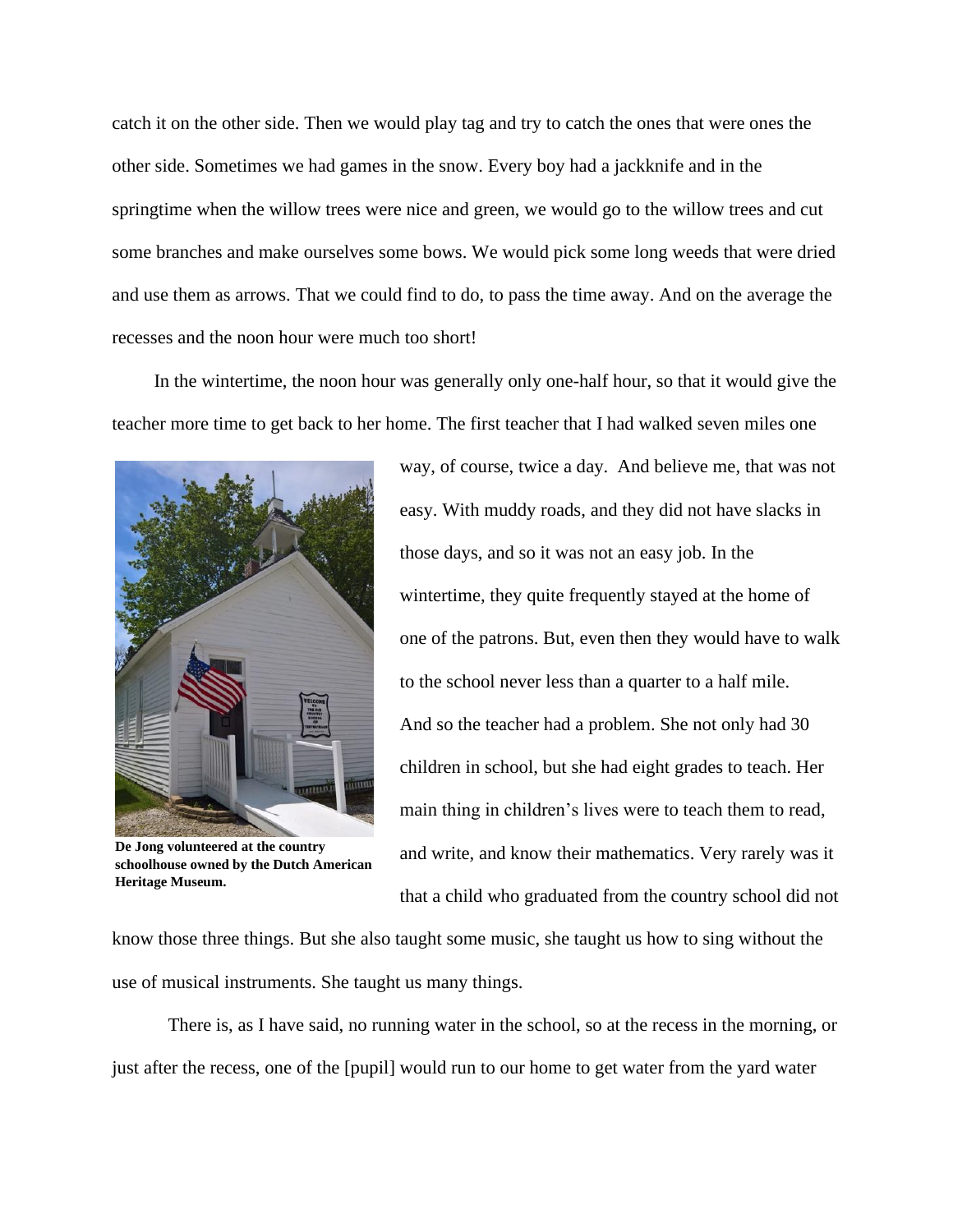cistern. I do not know if you have ever tried to walk a whole block with a pail of water. And especially when two of them are carrying it. I have tried it. With school, young children, who might have taken on tours to our country school, our old 100-year-old country school right here in Orange City, and I would take them about a block away from there where there was a pump just like the one we had years ago. [Unclear.] And we would get a pail, and have them carry it two-by-two by turns. They had a difficult time to keep from spilling. And they were walking on pavement where it was very easy. They did not have to go through mud. They did not have to go through snow. They did not have to go where there was a lot of wind, and so forth, and so forth. But when we come to the country school, there was the pail standing in the entry way and [unclear] in wintertime it could be very cold so that by noon hour there could be a cover of ice on it, the water. The water was used also for washing of hands so that if a child took a drink of water they would put it in the wash basin and all the children would wash their hands in that wash basin. It was not emptied until evening. Um. The cup, there was only one cup and every child would drink out of that single cup. In today's language that would seem almost impossible, very, very unhealthy, wouldn't it?

Another problem the teacher would have to contend with was that many times families from the Netherlands would come, sometimes there would be four to five children in that family coming to school at the same time. None of them could speak one word of English. And yet it was strange, in a matter of a few months, those children had mastered the English language. And because their education was far ahead of ours in this country, because if you graduate from high school in the Netherlands, you had almost the equivalent of two years of college here.

But for some reason or another, these young teachers were able to cope with those problems. And these young people, being young were able to cope with the problem of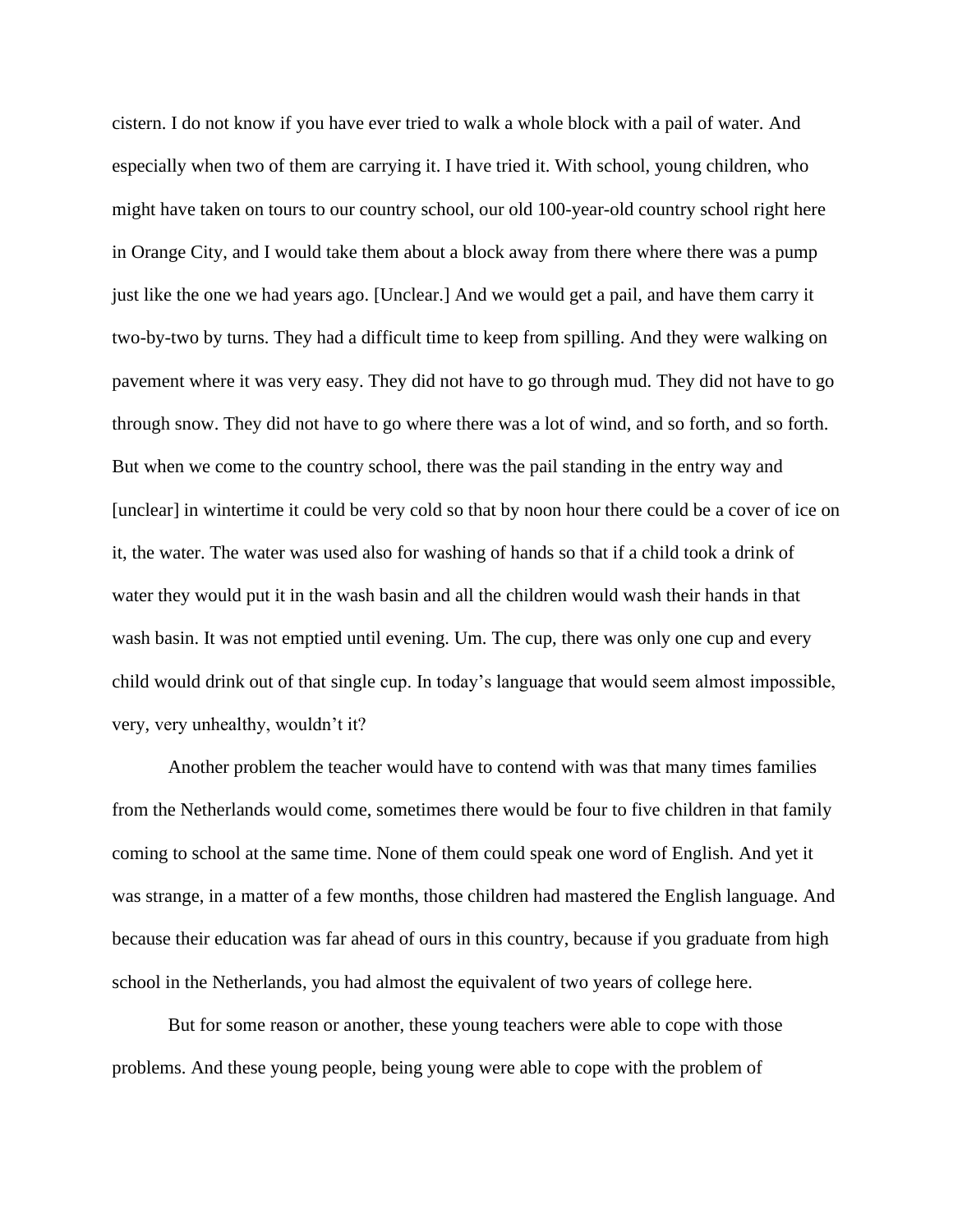mastering a new language. My grandparents came from the Netherlands when my grandmother was only 12 and my grandfather was younger than that. But to tell you the honest truth, he never did master the English language as he could have. It was still much, much easier for them to speak in the Dutch language. Even my father who was born and raised in this country found it much easier to read the Dutch Bible than ever to read the English one. He just preferred it.

And so the teacher had a big problem, but they really stepped over those big hurdles in very good shape. I have one teacher living yet who taught me in the country school. She in now nearly 90 years-old. Another one passed away two years ago. And how well I recall her coming to our country school with the horse and the buggy and then later on with what they called the cutter. It was a fancy sled drawn by one horse. It had a shaft in front where the horse was placed between. And she had lots of blankets and heavy overcoats and everything on, but there were times when she was quite cold. Those cutters just had single runners just like, almost like a pair of skis, and reasonably tipped because they were top heavy and more than once she would tip. She had her horse in our stable, in our barn, in the daytime. And how I just enjoyed helping her to hitch that horse to the sled when she was ready to go home in the evening. And sometimes she would turn a wee bit too short and tip over and out would come blankets and goodness what not! And then in cold weather, that was in itself was no joke. And so she would use that kind of a cutter. They were fancy, but they were not the way they should be.

There were other kinds of methods of traveling. One was that they would place a buggy, take the wheels off, and had runners under that. They would have four runners, one for each wheel. And so they could turn very short and would not tip quite as easily. Then of course the buggy had a top. Then there were the open sleds, some family sleds they called them. Some with two seats, some with even three. They were handmade here in Orange City by my grandfather.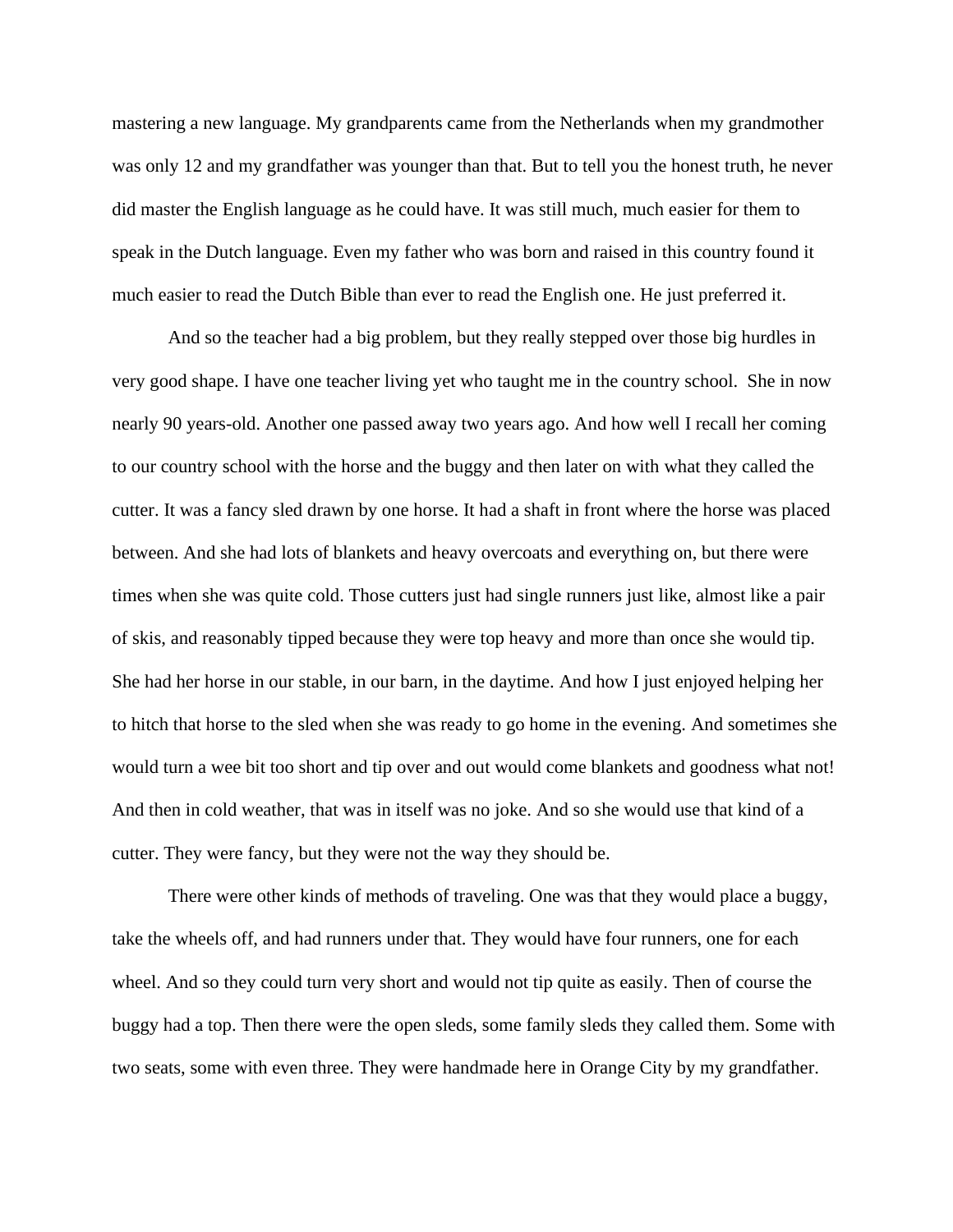He was a wagon maker and a maker of sleds too. And they were very neat. Some of them, the bigger ones, always had two horses in front of them. We also had one that he had made that was one horse drawn. And those were used quite frequently by the children. They would put a pony in front of that little sled and then put their little coaster sleds, one would drive the pony or two, and then the other children in the neighborhood would get together on Saturday afternoons and have their sleds behind the bigger one. And that is the way we would go around the countryside. More fun than you could wish for and it was just all self-made fun.

And then there were the bobsleds. A wagon box was placed on a bobsled. It too had four runners. The bobsleds were used quite often when whole families would have to go to [church]. And now we are going to talk about the church. Um, my early recollection of attending church was uh, special memories of that were the Christmas programs. How we enjoyed going there. Sometimes it being winter, the automobiles, of course, in those early years could not be used very often, in fact, very rarely could the automobile be used. And because they were placed on jacks in the fall, the late fall, and then in the early spring they would be removed from the jacks. And even then they were not used too often. My father got his first automobile in 1911. It had no front doors. It had no electric headlight. It had no electric horn. It had no anything. The horns were, um, sort of a rubber ball which was attached with two funnel shaped gadget that would produce a lot of noise. I still have the little outfit that produced the noise from the Maxwell Automobile which was owned by my father-in-law many, many years ago. And that was in the Maxwell Car, and they would squeeze that horn. And this is what it would sound like, of course this is not amplified because it is not attached to that horn. This is what it would sound like. Beep, Beep! Beep, Beep! Beep, Beep! [Horn honking.] And um, that is what they would blow.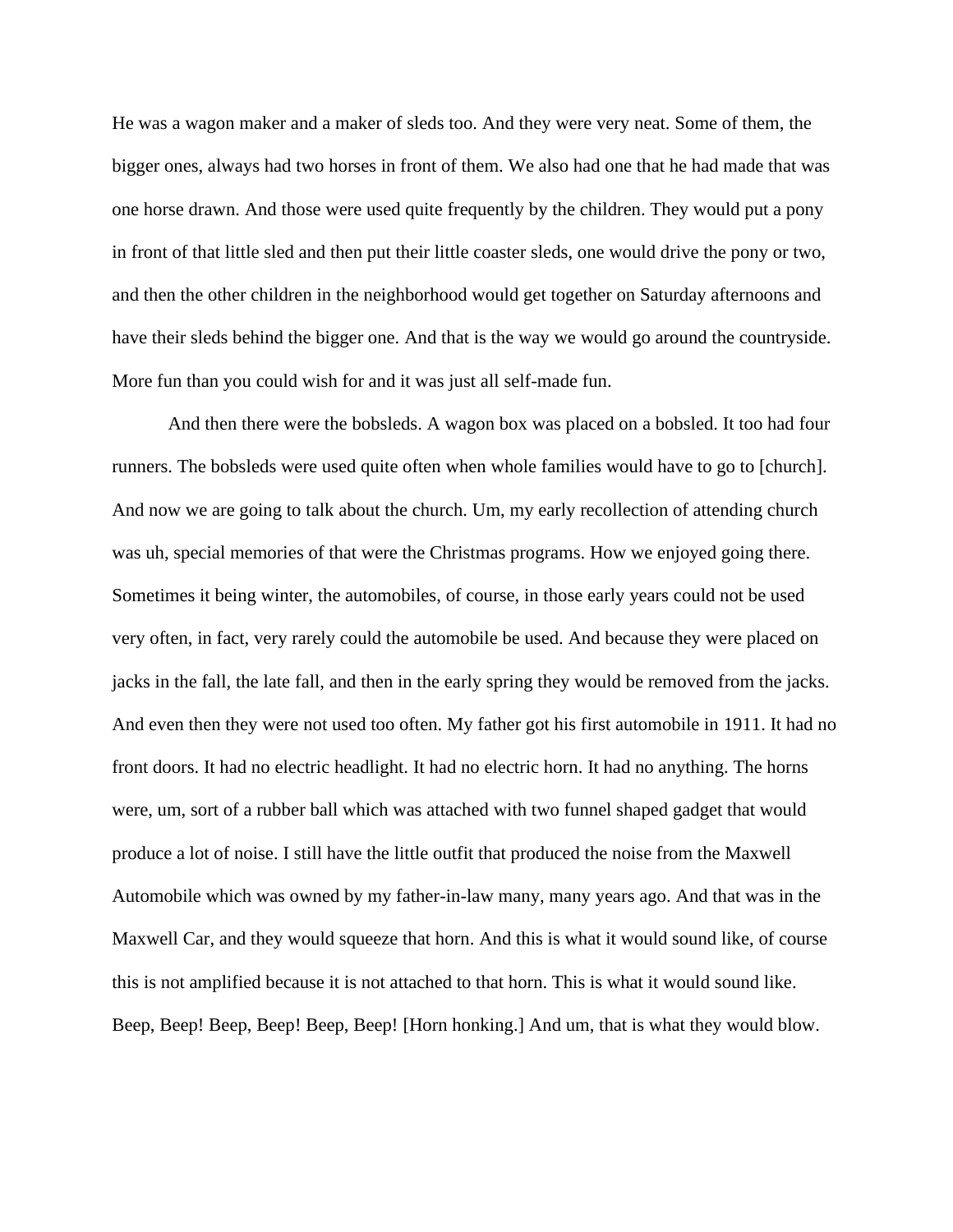The car had no electric lights, it had carbide lights. And believe me, when the wind would be blowing strong it was not easy to travel at night because it was so difficult to get them lit. And in the summertime, if there were a cloud in the sky, that big, almost as a man's hand, the car was left in the shed because it was next to impossible with those automobiles to travel in the mud. They just could scarcely make some of the steeper hills. Later on, when we got the Model T Ford which was around 1915 to 1917, but in 1911 they did not, were not too powerful as yet. So the one that my father had only was in our place only for about four years and then we did get an automobile that was battery operated. And my, we thought that was really something to have that. We really thought that was something!

But, we are coming back to the churches, how did we go? We went by bobsleds, we went by buggies, we went with carriages. And, but the bobsled was quite frequently used on Christmas Eve. My father had two strings, a pair of strings of bells to put on the horses. And many of the cutters, the single sleds, had them attached to the shafts of the sled. And, it was a beautiful sound on a crisp Christmas Eve as everybody was winding its way to the program that was in the church. Down the road, going down the streets, and I still have one of those strands of bells that my father had more than 85 years ago, almost 90 in fact. I still have one. A few of the bells are missing but I am going to ring them right now. And this is what it would sound like. Jingle! Jingle! Jingle! [Bells ring.] And the faster the horses went, the more noise that came. So you can imagine what a beautiful sound that was on the crisp cold air on a Christmas Eve. Those are some of my fondest memories.

And then of course, going to the program. What I looked forward to mostly was the fact that we got a bag of candy and we didn't get that very often. My father was a heavy, heavy smoker and he didn't care one bit about candy. He did not realize the desire that we had for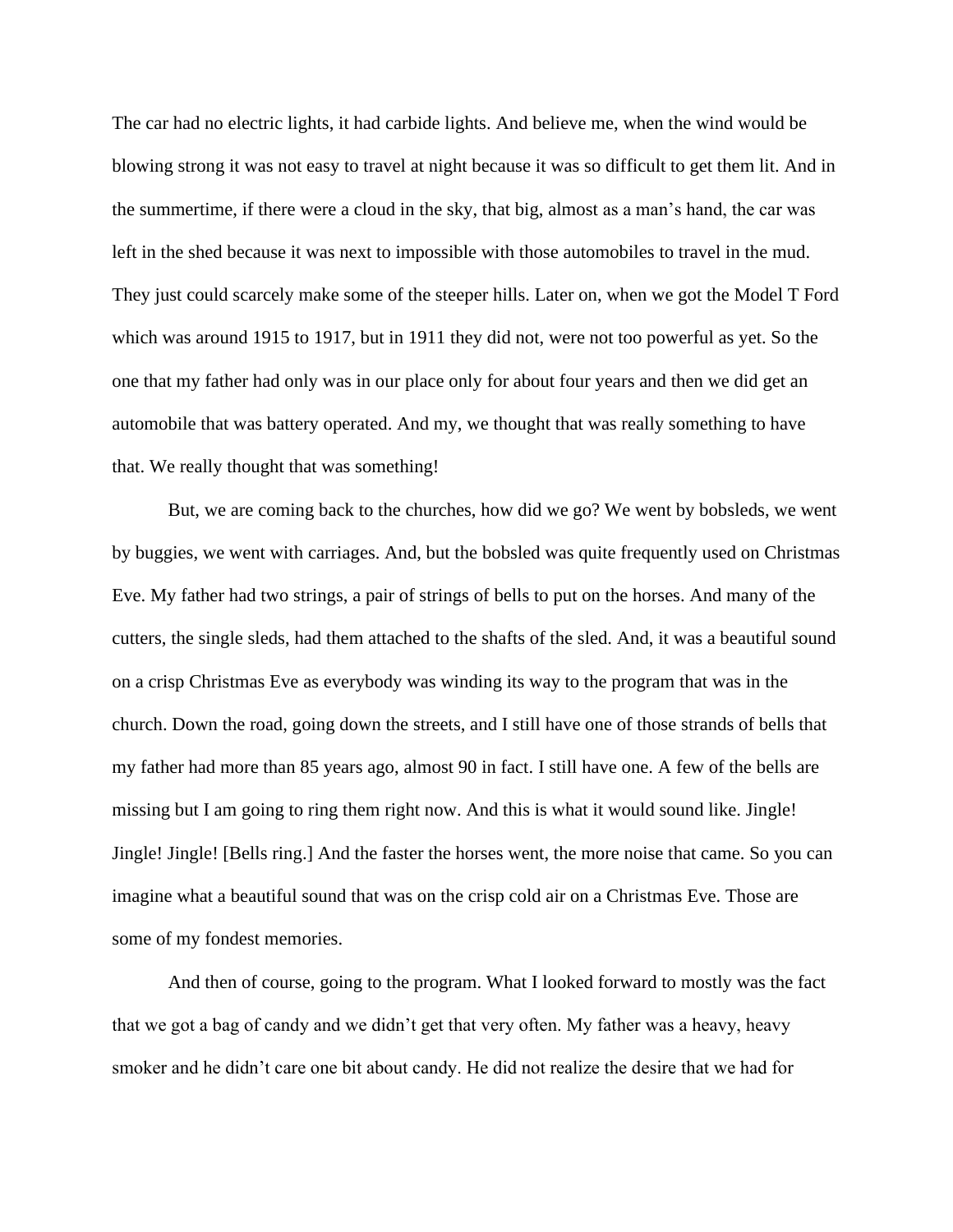candy. Never in all the years that I was at home, nearly 24 of them, did I have ever know that my father bought candy at all. A few years after I was married, then he did buy candy, for the first time that I recall. But he smoked cigars too. And so he…[tape cuts out].

There was one thing we always did look forward to, but then with the candy part, when my folks would go to town to buy groceries and they would pay for the groceries, they would nearly always come back a bag of candy. There was one thing wrong with it. Sometimes there would be two chocolates in it, sometimes three, but there were five of us children. And so there was almost a family feud [chuckles], you can just about figure that one as to who was to get what!

Well, at any rate, let's go back to the church, shall we? The churches too had some problems. In the early years there were some churches in Sioux County where they took the custom of the Netherlands to the church too. The husbands did not sit with their families, that was a custom in the Netherlands. The fathers sat perhaps on a bench raised, elevated, above that, of the pew, where the families sat. So he did not sit with his family. But of course the churches here were not built for that. So the fathers, husbands, would sit in a different place in church, not with their wives and children. Some of the children would sit with the father, but not the wife, never. Isn't that a strange custom that they had?

They had problems. There was a great problem [unclear] when some people decided, thought there really should be some English in the church. Some of the, um, churches were separated because of it. There was a great problem when they decided to go from the single cup communion to the individual cup. There was a terrific problem there. And so the churches did have problems over some of the kind of problems we do not have today.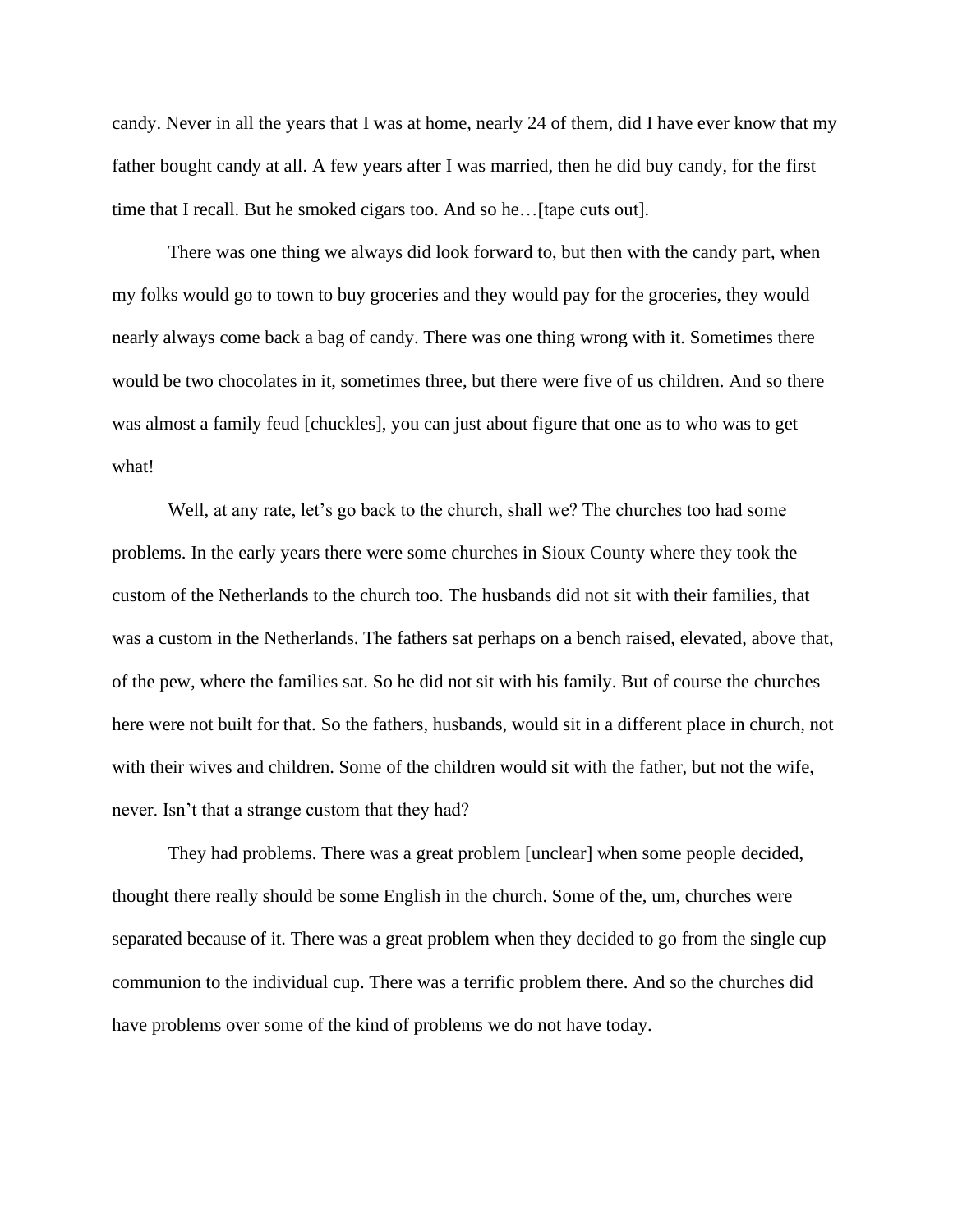And now shall we go to as what life was like in the home. My earliest recollection of that was that of housecleaning. Really I didn't like it one bit because I knew that the rugs, we had two rugs, that had to be removed every spring, every fall. They were tacked down and the day even before [unclear] perhaps we would remove the tacks. Then we would come home from school the next day, there was a big beam that was tied to two trees and the rug would be hanging on that. And as I left the school I could see that rug hanging and I knew there was a chore for me to do, and a big one at that. The chore was to beat the dust out of there. In those days there were no such things as rugs cleaners. There were no such things as vacuum sweepers. Oh, they had sweepers alright enough, but they just took the lint and stuff off the floor. They did not get the dust of the rug. And you would be amazed what a cloud of dust would come out of those rugs. And I would beat, and I would beat, so that I almost felt that my arms were going to come out of the sockets and my shoulders. And then finally at long last, mom would come and she would check, oh, you better beat a little more, so I would beat a little more and a little more and a little more. It seemed endless, to tell you the truth! But perhaps it wasn't as long as I thought it was at that time. But, it was long. Because we were young, everything seems so big doesn't it? And now when I am much, much older than that, the things that I used to think was so big seems so minute, so small. And that's the way life is. The things that we worried about when we were young, now I almost laugh at the thought of worrying about it. But we did. And, well, that was one of the things of life.

And in the evening, after supper, came the task of putting that rug down the way it had been. And that was not an easy job. It was a job of taking that rug, tacking it down again, every tack was about two to three inches apart, stretching the rug to the other side with a couple of boards and beams, and then seeing that it got nice and smooth and everything. So it took quite a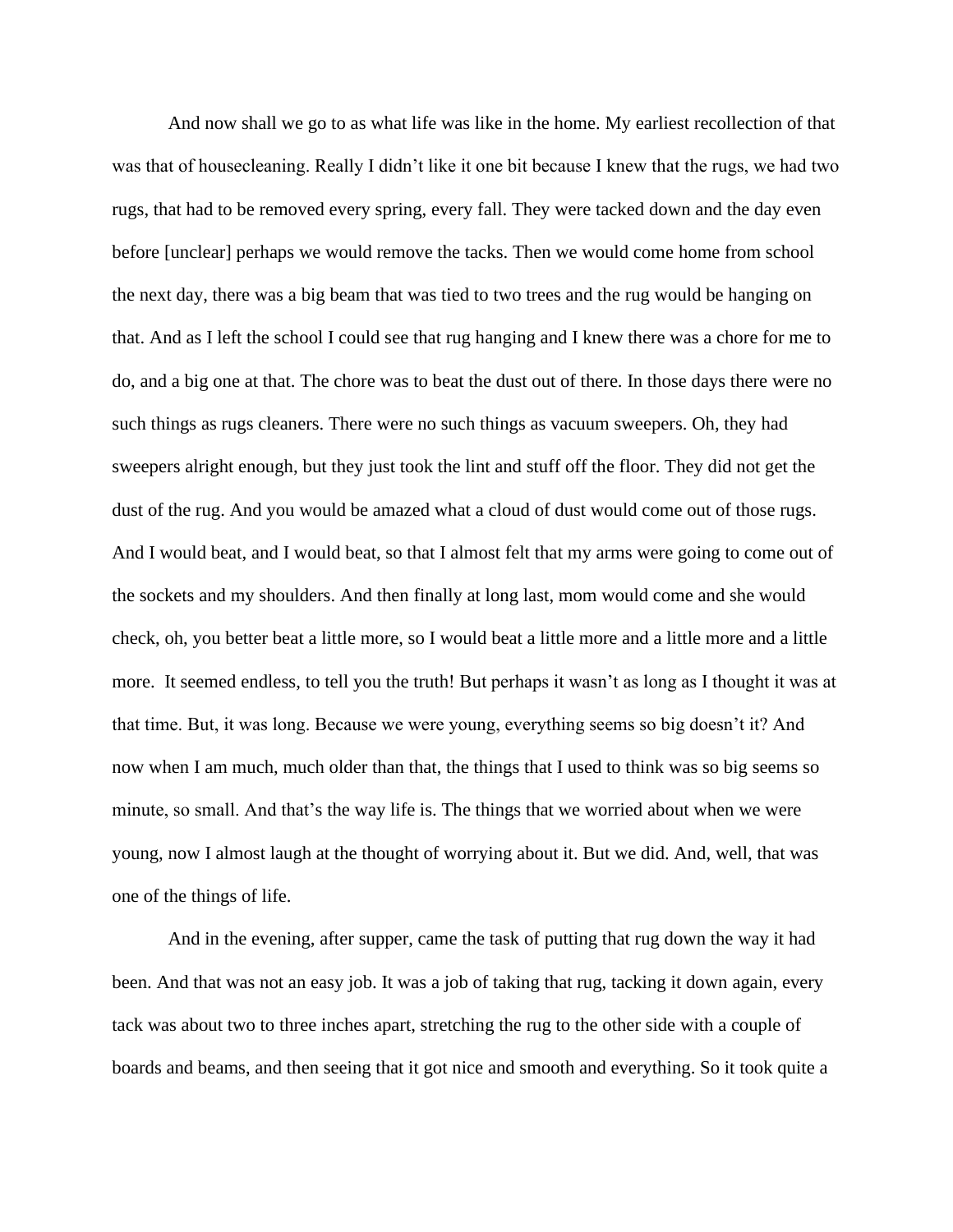long time to get all those bits of tacks into that rug. But it all smelled so fresh and neat after it had been done.

Generally, mom had a hired girl that came and helped with the housecleaning. Sometimes we had a hired girl all summer, all through the summer. There were many times that hired girl, perhaps was only 14 to 15 years old. One of the hired girls, I recall so well, was only 14. She had just come from the Netherlands. She was a great person to dream out loud, when she would go home to her parents and come back on Sunday evening with us from church, she would repeat practically everything of interest that had been said at home in her dream and talk out loud. And we boys, who slept across the hall, would keep our door open so we could listen to her talking. And sometimes she'd fight with her sister about a hat. And sometimes she had this, and sometimes she had that. I shall never forget how that young girl could dream.

One time she was with us in the wintertime too, and it was early fall and we had a snow storm. And the poultry, the young chickens, the young hens, and bullets were in the trees, and so we had to catch them because of the snowstorm. It was on a Sunday, but we had to catch them otherwise they would freeze that night. And so we worked and worked in the snow catching those chickens and they had to be carried to the chicken coop and she went out to help. She wanted to do that. So, she was given a couple of chickens to carry to the coop, maybe three or four at a time. And that evening she was sleeping and she began to dream that she was carrying chickens. So my two brothers, they took pillows from the couch and they said, "Here, Clara, here's another pillow." And she would grab that pillow. And then they would give her another pillow. And we had a Newfoundland dog. And she was very, very afraid of that dog. And um, she, my brother thought he would pull a joke on her. And he took my father's coonskin coat. The dog's name was Bellow, what a name wasn't it? But at any rate, when he barked that is exactly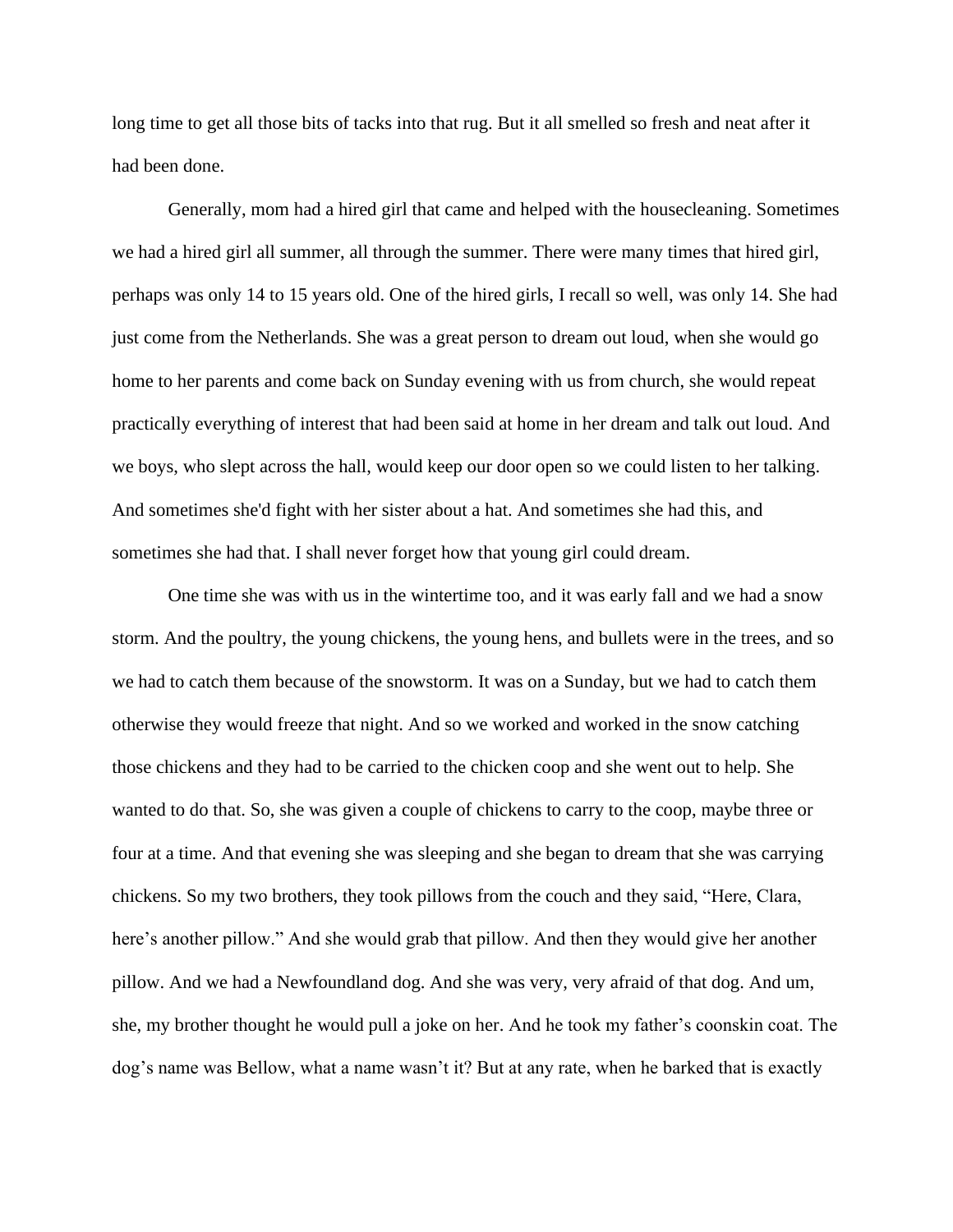the way that he sounded like too. And he threw it on her and said, "Clara, here's Bellow!" And she began to scream and holler and suddenly she saw, she woke up and she saw who had done it, and she was really was angry. She grabbed for the stove poker they called it, a pointed steel rod, and she went after him and my goodness, my father had to interfere, because by that time my brother was a bit afraid and I don't mean maybe. And it took quite a bit to get her, ah, settled down and I don't blame her. It was a nasty trick for my brother to pull.

But she, sometimes, could not be awakened that easy. So she would come downstairs. She would dress herself and come downstairs when my father ordered her, still in that dream, almost as if in a trance. And she would, he would give her a pail, and tell her to go out and get a bucket of water from the pump, the yard water pump outdoors and that's what she would do, carrying that heavy pail of water back into the house. She would be awake. It was one of the few things that could awaken her.

There was one thing about the home on the farm, there was always food, especially in the wintertime. My father would buy pounds, hundreds of pounds of flour, several hundreds of pounds of sugar, no less than twenty-five pounds of coffee and all the other things that one



**This tread powered machine is on display at the Dutch American Heritage Museum, Orange City, Iowa.**

would need so that we, when it was difficult to get to town, for sometimes weeks at a time, we would have always plenty of food. There is no such a thing as it is now. Will you please open the road? And because we need to have a few groceries? I have had a few in town, some of my neighbors, that they would ask, in a snowstorm, someone with a snowmobile, and please come and bring them some milk, please bring a loaf of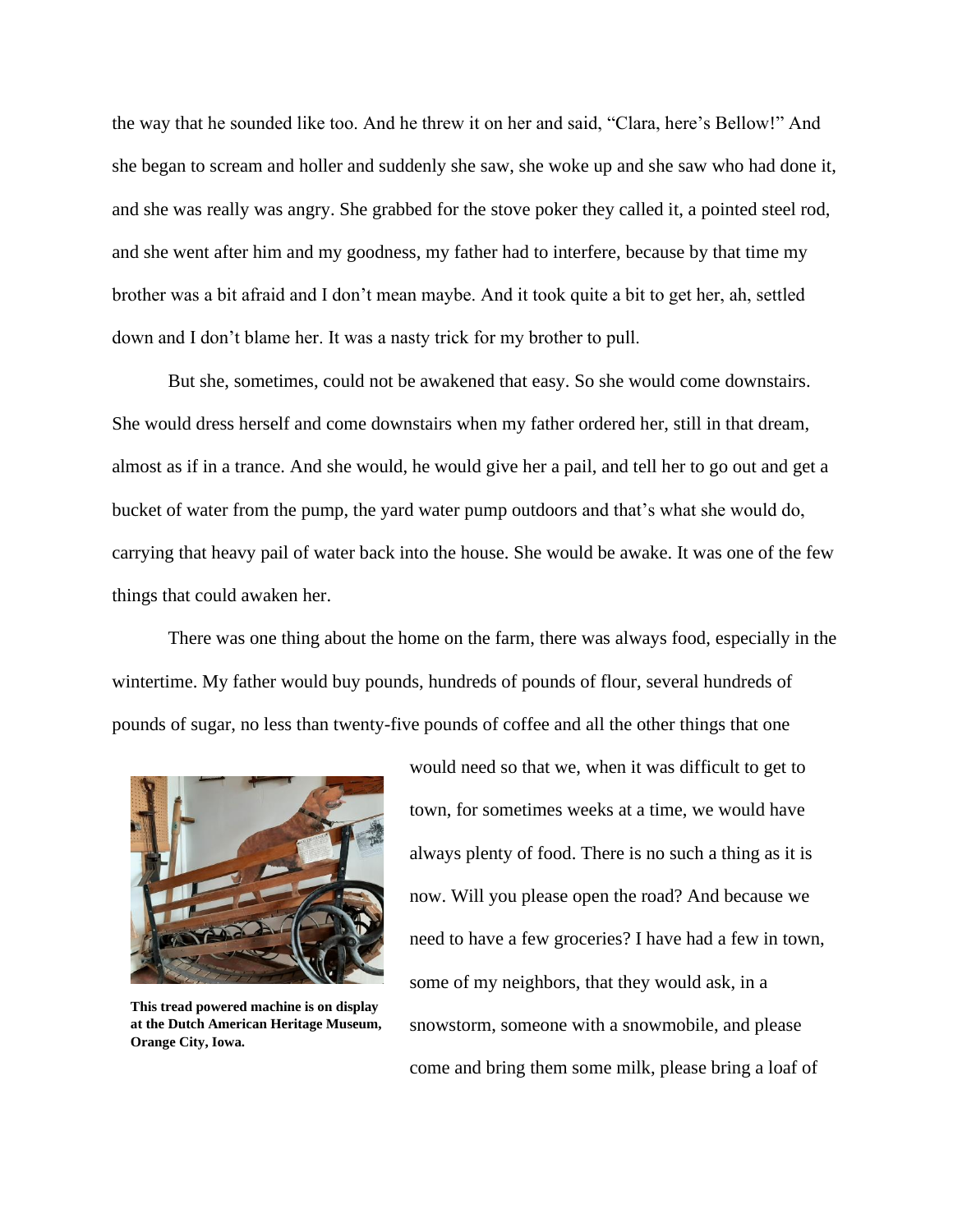bread, or something like that, and almost risk their lives doing it. On the farm, that was not needful. You had to have your medical supplies as much as is possible, and you had to take care of your own illnesses if possible. And so that was the case on the farm. We always had plenty of potatoes. We had our own meats. We canned our chickens in the spring. And one of the things that happened in the winter was the butchering process. When you would put bacon and hams and so forth in the brine and then later on to be smoked after they were cured. And you would make sausages. You would butcher a beef and a hog at the same time and that was quite a chore in itself. To butcher a hog required, we had a copper boiler holding about 16 gallons of water, that was placed on the cook stove and it took several, quite a long time, for that water to boil. And when it was boiling hot and we would get a barrel wherever we were to butcher the hog, and we would put the water in that barrel and then have the hog dead before we put the water in that barrel so that it wouldn't get cool to fast and then we would dunk that hog in that water. First with the tail going down and then later on the hind legs. And then we would scrap all the bristles off of that hog. It was quite a task. Sometimes, sometimes we had it that the water was not quite hot enough because it was so cold. And that was a difficult time then too. And of course they would make sausages, and mostly the meat would be canned and fried out, whatever was necessary, and placed in lard. But whatever it was we would have no refrigeration and so everything had to be done so that you could keep it for a long, long time. So the sellers were just loaded with goods so that we never had to be concerned. We had her own milk on the farm. We had her own eggs, and so forth, and so we were never hungry.

We always had homemade bread, and my, how nice that smelled. And then in the, in the fall when there be canning to do, how nice that smell was – making, canning pickles, and the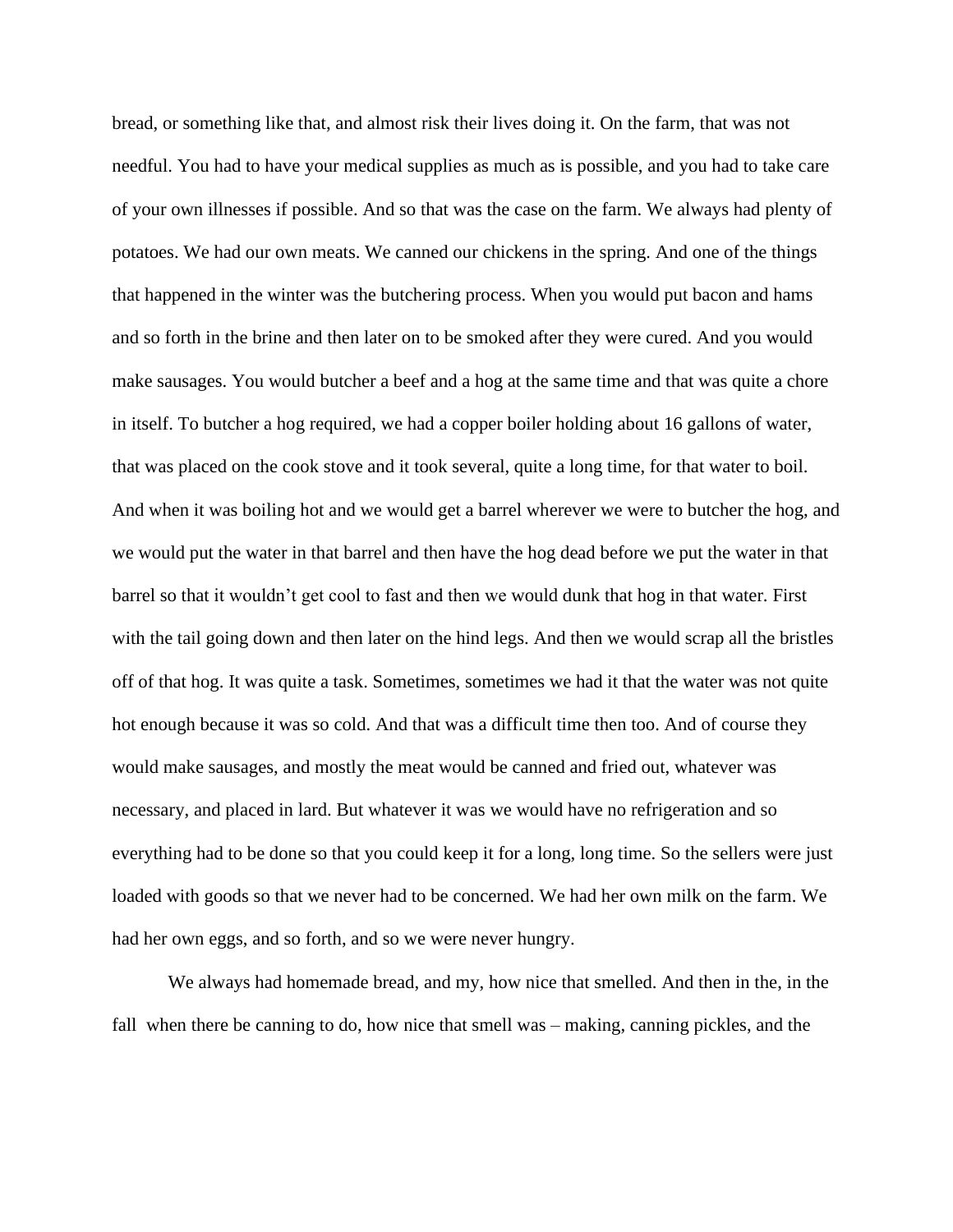making of catsup, and all of those things. It was just a wonderful, wonderful smell it was to all of it.

Then there came to washing. That was a job in itself. At first we had no power. The only power that we had was man-made. We had what they called a tread power in our home. And it was sort of an endless apron and it was used so that a dog or a goat was supposed to walk in there and then a wheel would turn and the faster that goat would walk, it would never get anywhere of course, it just kept on a walking like an escalator at an airport, and ah, that would turn a wheel and that wheel was attached by a belt to a washing machine. And how well I remember that that dog and that goat, there were times when it was smarter than we were, and it seemed to have an understanding that Monday morning would come and wash day, and so they would disappear. The dog would crawl under some building that was on a foundation of stones but not solid foundation. Impossible to get him out of there! And the goat would wander over hill, but we never knew which hill it would be. And so we had to do it ourselves. First my older brothers, and later on I was called upon when my brothers had to go to the field to work. There was quite a difference in our ages. And I had to walk in that tread power and you just cannot begin to believe as to how long it seemed to take for each batch to be washed. All the clothes had to be rung out by hand wringer and I remember, I have a scar to this day on my first finger of my right hand, when I was inquisitive and my aunt was turning that ringer. She was going to be married in a few weeks and I guess her thoughts were not on what her nephew was doing. And I stuck my finger in one of the gears. Well, the thoughts came back to me very sudden, because there was a big scream! And so you can imagine that finger was a sore finger for a long, long time if that scar shows to this day. It was pretty badly crushed and cracked wide open.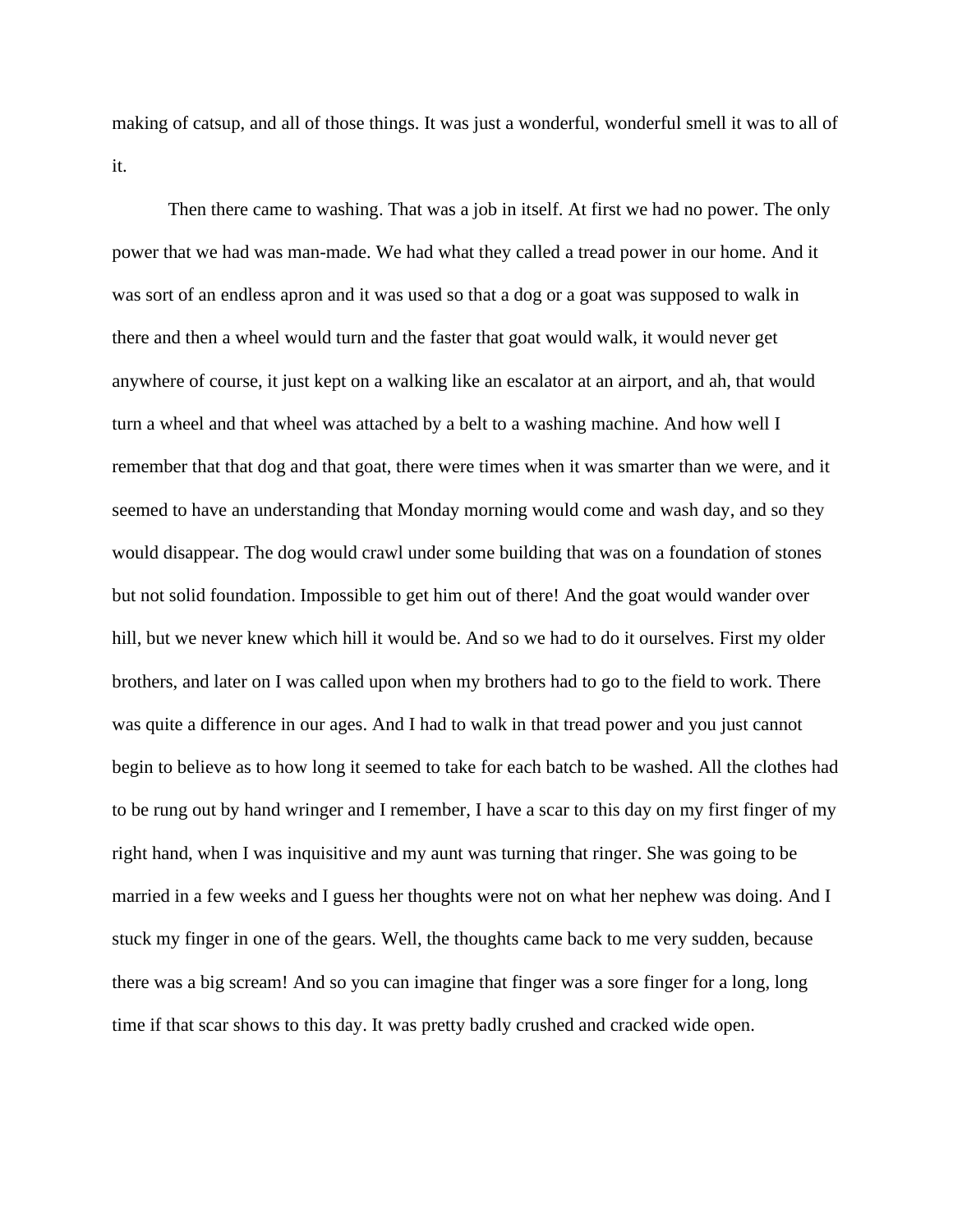And then there was the job of getting those clothes dry especially in the wintertime. It was no joke. The sheets, if there were sheets to be washed, they were not washed very often I will guarantee you that, because if they had to hang on the line outside, when you have to take them off they would be frozen. It was not a good idea to double then up when they were that frozen. And so you had to get in the house. [Chuckle.] You had to get somebody else to open the door and then you'd walk in sideways. You would get them in the house and let them thaw a little bit. There were lines strung throughout the kitchen and dining area, and they were strung on those lines. You did not have to buy humidifiers to get enough humidity in the houses in those days. In the first place the houses were not airtight, ah, lots of breezes would come in. It took a lot of fuel. We had a cook stove and in the dining room area we had what they called um, hard coal burner, self-heater. You would throw in a bucket of coal, hard coal, those were little bits of chunks of coal, but the chunks were hard as a brick. You had very little, um, small stuff around and they were not too dirty, and you would throw a bucketful in the top. It took a little while to get the coal started at the beginning of the self, the self-burner. And, but, it was a beautiful sight. The stove was, a lot, um, of nickel plated stuff around it and every fall the hired girl would come and polish that stove with stove polish. And then polished the nickel. And then there were doors in that stove on each side and they had mica glass in them and it was a beautiful picture to see that blue flame as it would be burning throughout day and night without too much care. Naturally, every evening my father would, ah, tip the ashes, dump the ashes you know and a shake it, and then the ashes would come in a pan and every morning that was one of the chores in the house was to empty those ash pans from the stove in the kitchen and also that of that burner. But any rate, that was such a nice, even steady heat and there's a beautiful picture to look at in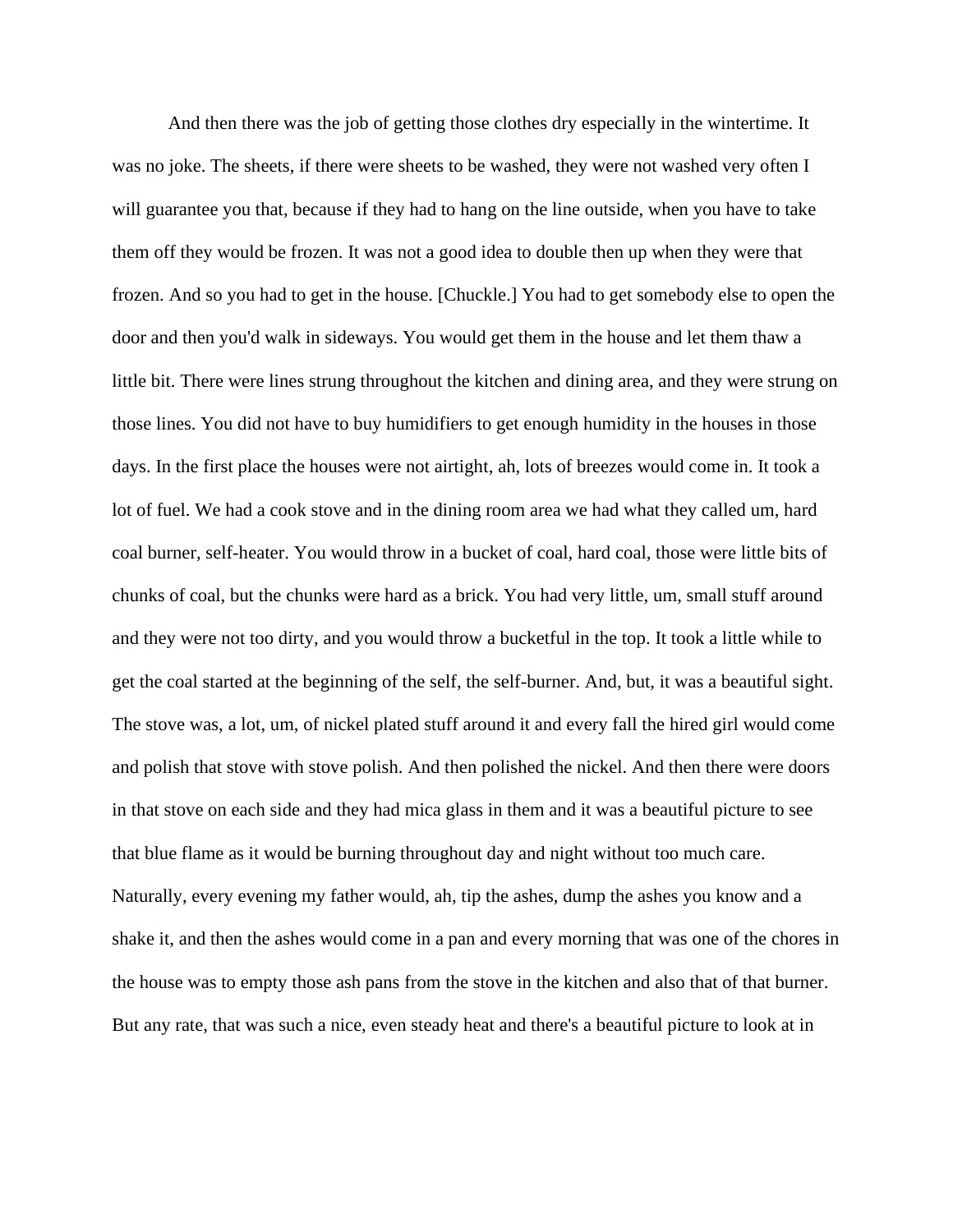the evenings, in the glow of the evening, with the lamp light, or if you would be reading, or something like that. The lights were out, it was something to look at.

Well, we would hang the clothes in those rooms. And so you can imagine there was no running around with those clothes, sheets, and everything hanging up. Upstairs, where I slept, and the rest of the children slept, there was no heat in the bedrooms. It was very, very cold. My sisters would sleep up there too and they would take upstairs, they would take a heated iron that they used for ironing, or perhaps they would take a soapstone that could be heated in the oven, wrap it in some material, and put that in the bed before they go to bed. And we slept in a room that was unfinished, and you could just see the shingles on the roof and so forth almost. And in fact, sometimes the roof wasn't in too good of repair and snow would even sift onto the bed. So it was very, very cold and so we had flannel sheets and I'll guarantee this, they were not washed too often. Neither was any of the other clothes that we wore washed too often in our youth. Ah, because of the task of washing first of all that great big kettle of water had to be heated and then of course the washing had to be done. And all of that was really quite a job. Later on gasoline engines came around and they were used, but oh, what a task it was to get some of those gasoline engine started. It was absolutely no joke to get those a-going in the morning. A kettle of water would have to be heated and we would put that on there. And then to try and get those things started.

And then of course it came time when the clothes were dry enough to iron them. A great deal, number of the clothes had to be ironed, and that was no easy job. In the wintertime it was fun. You could stand right near the stove because it had to be hot and each iron had to be heated individually. You had maybe four of those and you had one handle so you just simply switch the thing from one to the other and grab one off the stove and do some more ironing. But in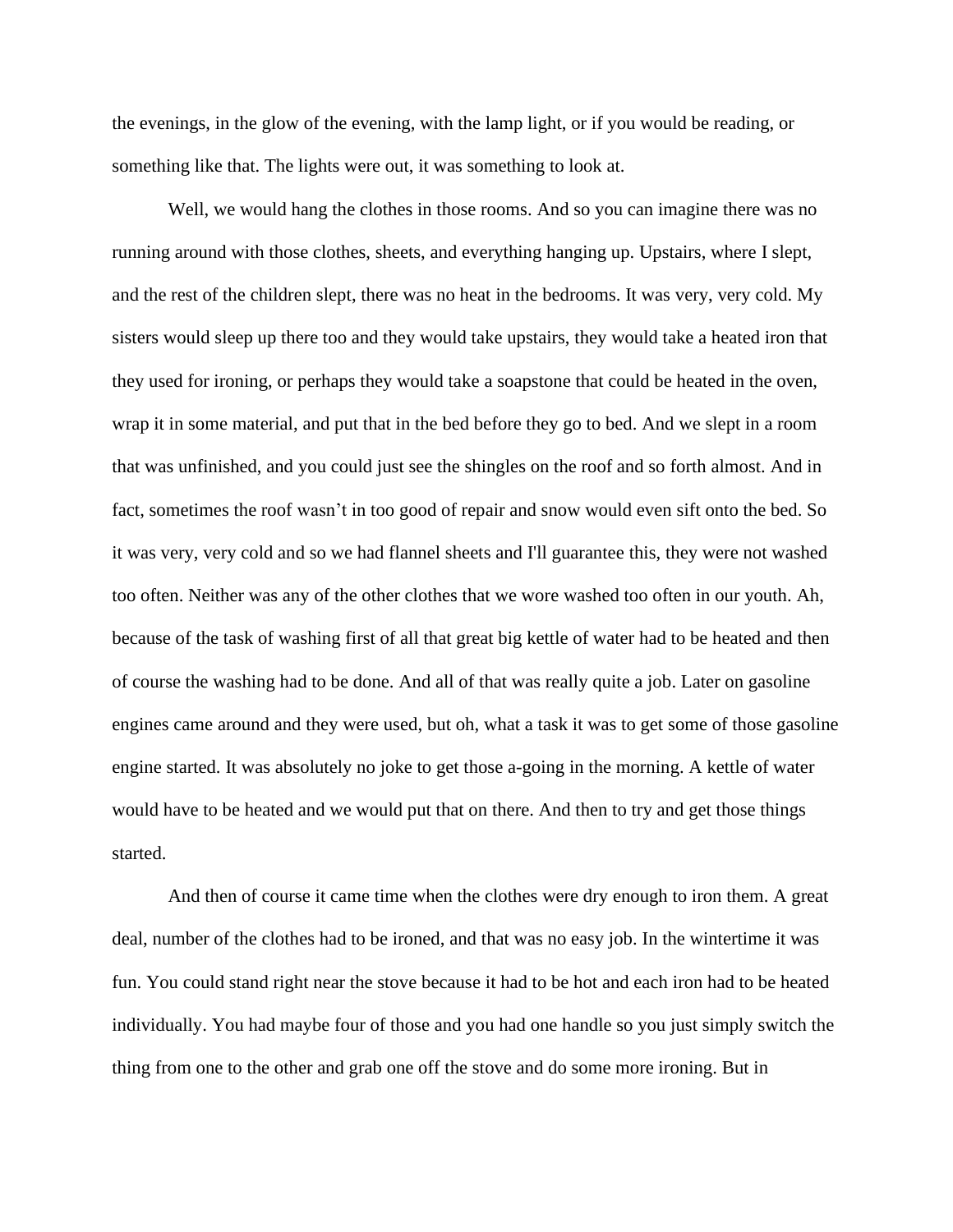summertime it was a horse with a different color. I'll tell you to stand by the hot stove when the weather was already so very hot and then do the ironing! Then after all this was done and the clothes were put away, there was always something else that was really a big chore for the mothers to do. They would have quite frequently a big bag of socks that needed to be darned. and many times have I seen women come to our homes with, with bags of stockings, and they would perhaps have a tumbler with them or something piece of wood that looks a little bit like a bowling pin, and they would put that into the stocking and darn those stockings. After I got married, for some reason or another, I do not know why I started to do that, I never wore, wore socks. I never wore socks at all and as long as I was outdoors or anything like that, only if I would be dressed and would have to dress up and put on good shoes, you know, dress shoes, that I would wear socks, but not otherwise. So, Aida had very, very little to do when it came to darning socks. Of course now the socks are made of such different material that they are very, very long lasting. And so the darning of socks is not too much of a chore any more.

Well, that was one of the big jobs and of course the job of the lights. It was mostly, at first always, kerosene lamps, later on they got mantel gas lamps and they also got mantel kerosone lamps for lighting the houses. And that, when they got those things, gas, the mantel kerosene and the mantel gas lamps, they really thought they had a life. But there is always the problem of cleaning the wicks, cleaning the chimneys, filling, refueling them with gas or kerosene, or whatever, was needed. It was quite a chore to be done.

Then there was the big chore of seeing that there was a fuel in the house for the stoves, the cook stove especially, because there is where we burned wood and cobs in. One of the big jobs of the winter was to see that we would saw down trees and get enough wood prepared so that we could saw it with a circle saw in the spring, and then it would cure for the summer and be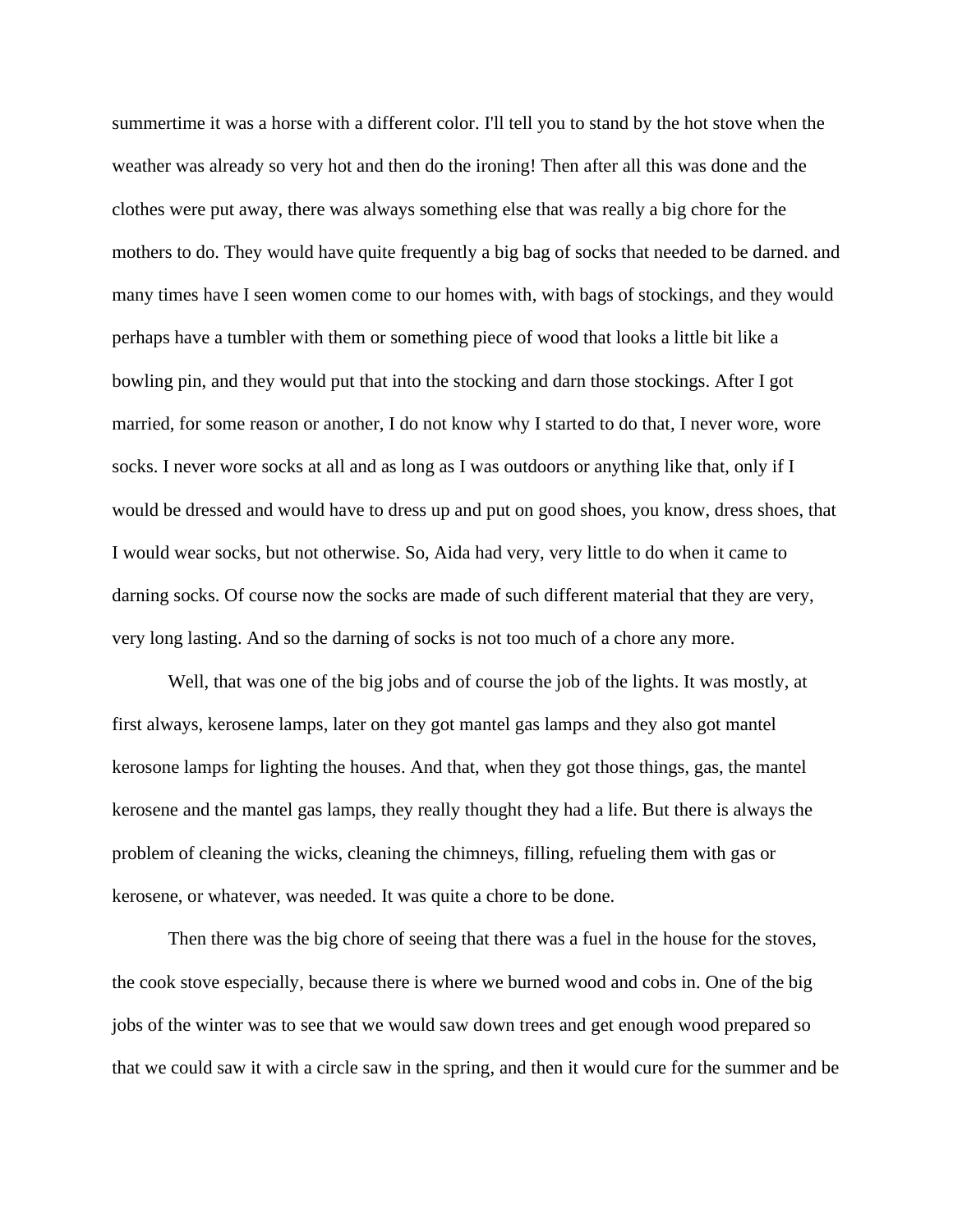fit to be burned in the fall. That was a job and a half and believe me when we did not have chainsaws and everything like that and everything had to be done with handsaws. It was quite a chore to saw down those huge sometimes 36 diameter, inches in diameter, cottonwoods. And get them down. What would take now only a matter of a few hours with a saw like they have now, in those days it would take a long time. We would have to wedge the logs so that they could be, that we could carry them and take him to the circle saw in the spring, and all of that was a chore and a half to be done in the wintertime.

And then in the home there was the chore of tending to the floors. There were no waxed floors. There were no, was no linoleum, to speak of, in those days. And there was wallpaper, so quite often the walls were not painted very often. So quite often in the springtime or in the fall, some people would come and put on new wallpaper, and so forth, and that always was quite a chore in itself.

And of course there was the job of sewing the clothes. And all of that and kind, the patching of the clothes was really quite a bit, because on the farm there was plenty of patching that had to be done. We didn't have a lot of clothes, don't you kid yourself, we didn't have a half a dozen pair of shoes or more. And the girls didn't either. You were fortunate if you had two pair. There was one thing in our home that we had all of us boys, three of us and my father, we all had wooden shoes and they were used quite frequently.

As I said we had no running water in the house. If we wanted hard water to drink and so forth we had to go outdoors. But, we can never had to worry about humidity in the house either, that there wasn't enough, because always there was a tea kettle on the stove and in the wintertime especially that would always be steaming because the stove would be going. So a lot of steam and moisture came into the house in that kind of a way.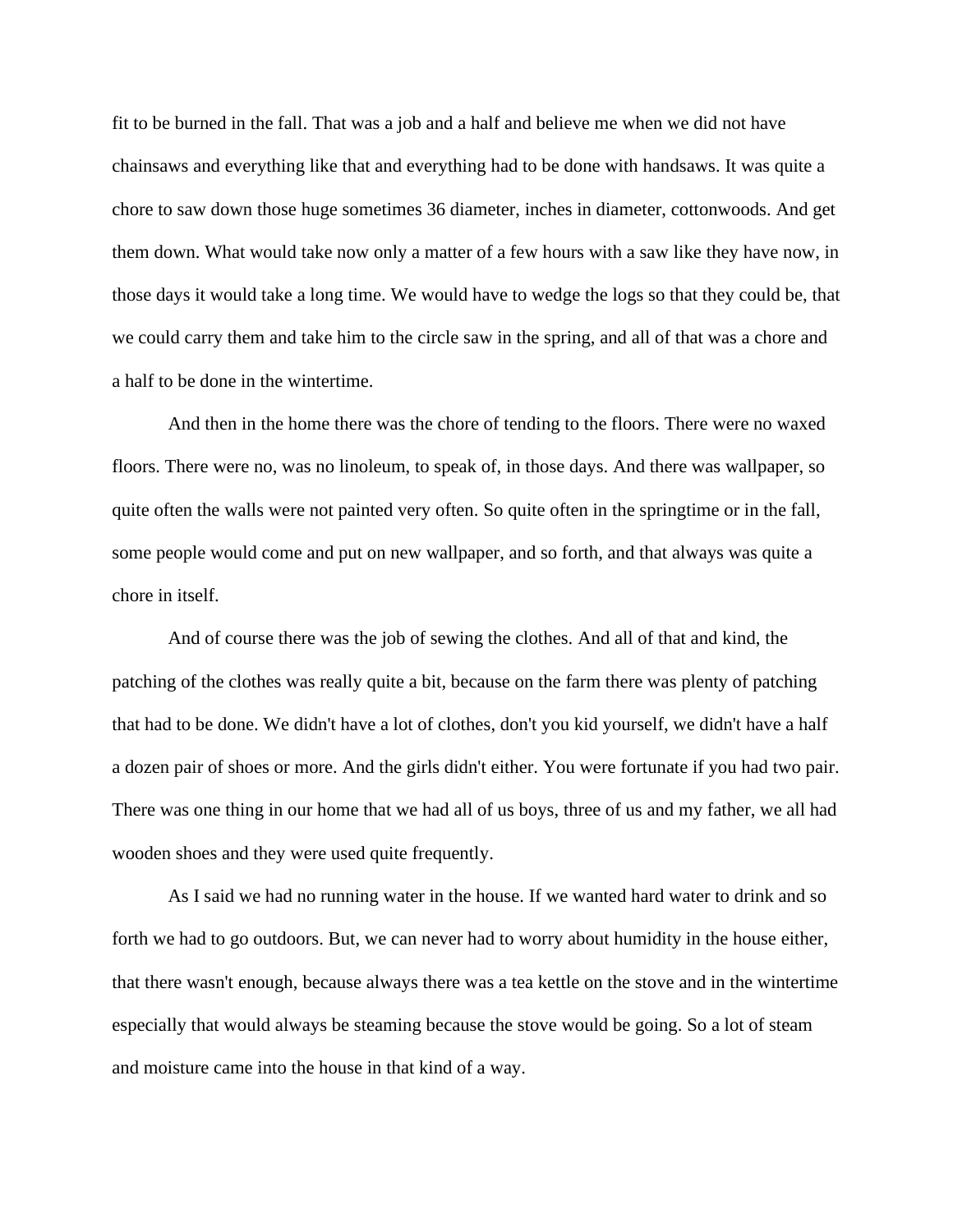And so I think I'm just going to stop now for a while and sort of, um, refresh my memory as to what I'm going to say for the rest of the time. There are so many things that I would like to tell but do you know that could be boring to you.

What did we do at home? We had no radio. We had no television. We did have telephone and the telephones would have as many as 14 patrons on a line and sometimes that was nice if there was a storm or it was stormy weather in a rainy day or so forth and you were inside most of the day. And it was so nice and easy to go to the receiver and listen in and so all of us who were doing that quite a bit were called rubber necks! Well, at any rate, sometimes it was fun to listen as one way you would get in on the news or anything that was happening that other people knew that you didn't know. But there was also sometimes a big nuisance to some of those people, some of those patrons, did not know enough to stop talking. Our earliest telephones had the wires that came from outside the ground wire and the regular wire they came through the wall and they were attached to the phone by little plugs above the phone cropper. And if you wanted to fix the lines so that it was not usable all you had to do was pick up a piece of metal like a knife or a spoon or so and lay it across those two posts where the wires were attached and the line would be about as dead as any telephone line ever possibly could be. So you would let it be there for a few moments and then you ring until you get the party that you wanted. But it was a nuisance when some of those people would use the telephone for as much as a half an hour talking about the things that were not absolutely needful. It was not intended, the telephone should be used, as a visiting place when you had a lot of patrons, 15 of them in a day, so you know at a time, 14 to 15 on one line. So it was a very difficult thing.

We used that, but of course, there were other things that we did. We did a tremendous lot of reading. Oh, we didn't have a lot of books. We couldn't go to the libraries to find books and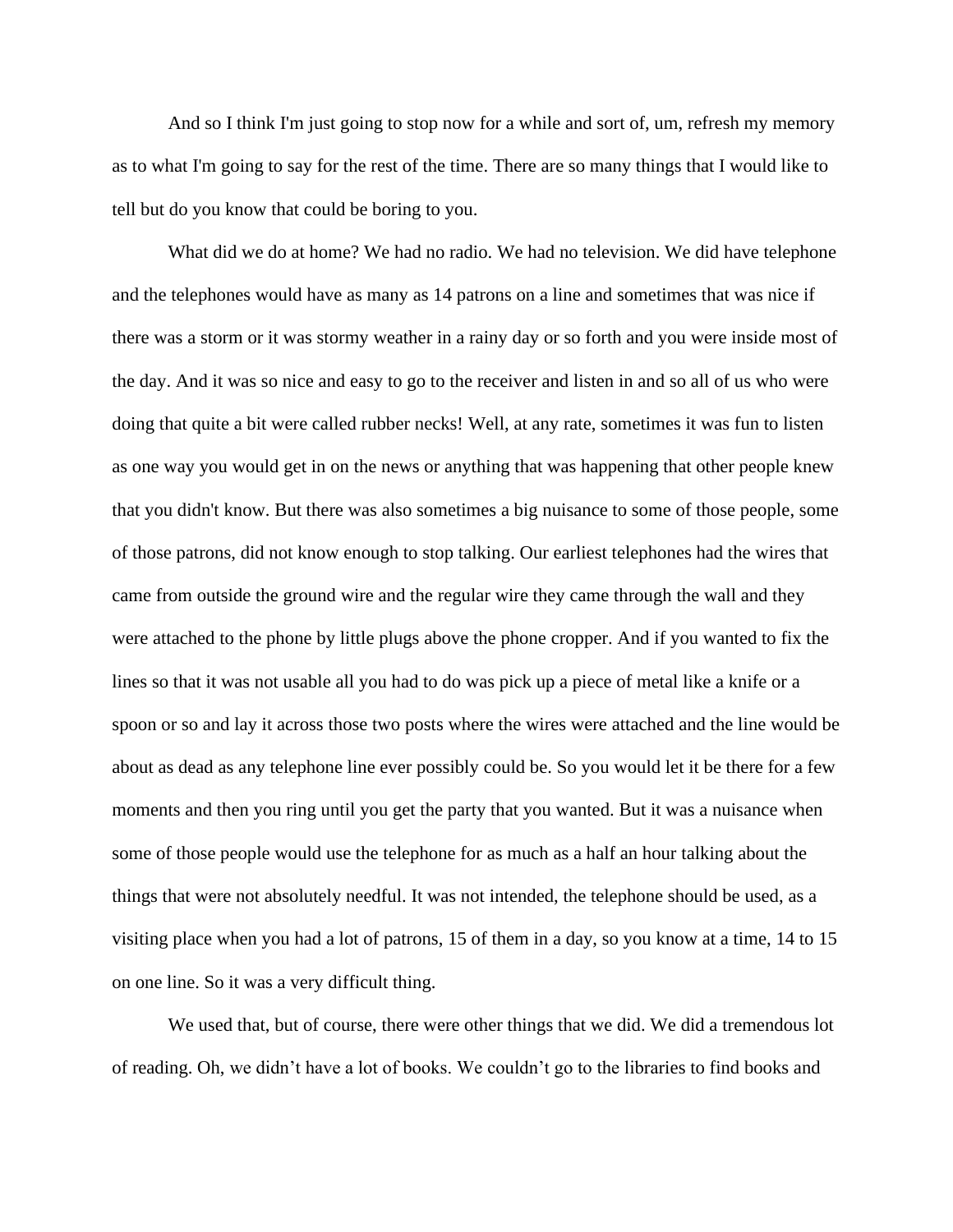even in the country school there were not too many library books. And I can truthfully say that I read, and reread, and reread some more many, many books. One of the first books I found that I read was to be of great interest was the story of the sinking of that great big passenger ship the Titanic. When that book came out, my word how I did read it. I did read the story of the presidents of the United States, their lives and a lot of those books I could read and I found them to be really neat for reading. And as I have said, they were read and reread and we had to do that by the dim light of a lamp, kerosene lamp. If we had to use that kind of light today, I think our eyes wouldn't be very good. I think our eyes in those days were much, much stronger than they are today. For instance, spectacles, you, ah, know you just didn't have specialist for telling you what kind of glasses you had to have and, ah, you simply, I know that my grandparents would go to the drugstore and there was a whole series of glasses there and you would pick up one after the other and finally you would find a pair that you felt was just good for your eyes, you could read much better with that, and so you would buy them. Just imagine, you paid a quarter for that frame and all. And my grandmother used those until the day of her death and she was 86 and her vision was good yet. My grandfather could read without glasses. He did have them. He got them from the drug store, but he could read without glasses.

I think one of the reasons that our eyes were strong in those days because we had to do so many things in the dark. We had to hitch the horses. We had to harness the horses. We had to go on the road. We had no headlights on the buggies. We had to do all of those things in the dark and I don't know if you've ever driven, out in the country, perhaps most of you who are going to listen to this have not, but if you've ever [unclear], driven with a horse in the buggy, and if you ever do, and you'd be out in the road where the thunderstorm, and a flash of lightning, and suddenly it be pitch dark, and it would be very difficult to see. And to see the lightning bolts as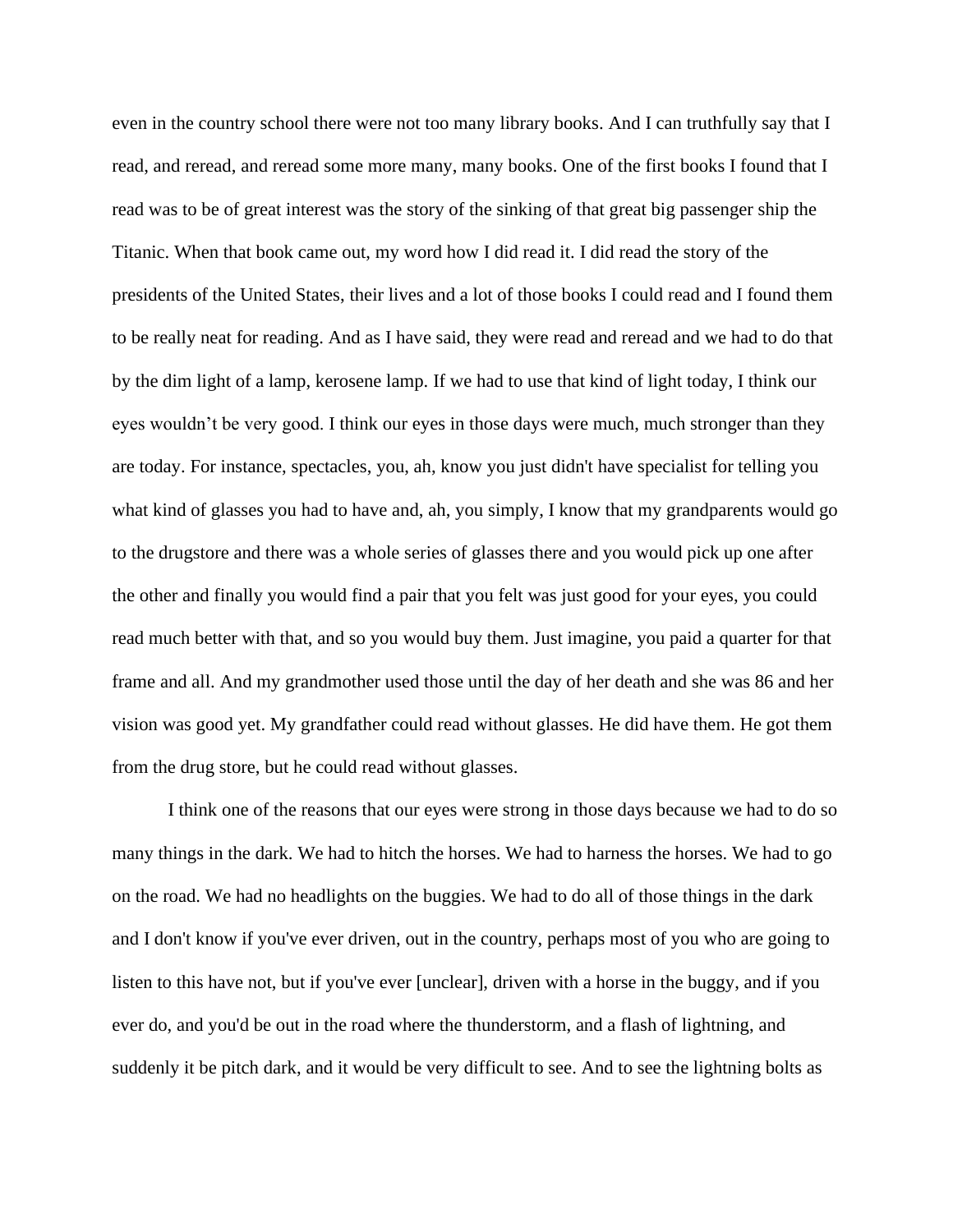they fall down from the sky, in an automobile you're very, very safe because you have your rubber tires. But in those days the buggies were not safe with their steel rims, far from being that. And you'd see sometimes, you see the lightning hit the telephone wires and go about dancing down the wires, you'd see that happen. And the crashes of thunder would be just louder than loud. And I tell you right now it was no picnic to be out in a shower like that. In many times have I been in something like that and then to be able to see through that all, and you know, so often we had to do so many things. We would go to bed quite often in the dark, but rest assured of this, we did not take off too many clothes. We took our shoes off downstairs, but we removed our socks and our trousers and we did not put on pajamas. Most of time, in the wintertime, you wouldn't dream of taking off your underwear because you would freeze right then and there. And so we just didn't do those things in those days and we survived. We got through it. Now when I talk again, I'm going to talk about life, what life was like outside on the farm. I have been talking so much about what is in the house, about the school, and about the church, and oh yes, I should mention this too, I've seen life from the buggy and the carriage come to the life of the automobile. Then come the travel by trains and then come to the travel by airplanes. When my grandfather came from the Netherlands with this parents, it took him six weeks. In 1965, we went to Holland. It took us less than 24 hours, much less than that. And so that really is something. And so what a difference in change there is in our lifestyle, in our methods of travel. I firmly believe that within the next century you will be saying to your family, let us go have a cup of coffee in The Netherlands, or in any part of the world, and it will only take an hour or two from any airport to get there. And you can do that.

And that is why one finds it so very needful that one should not forget to learn to talk some foreign languages. I am so thankful that I can talk, read, and write the Dutch language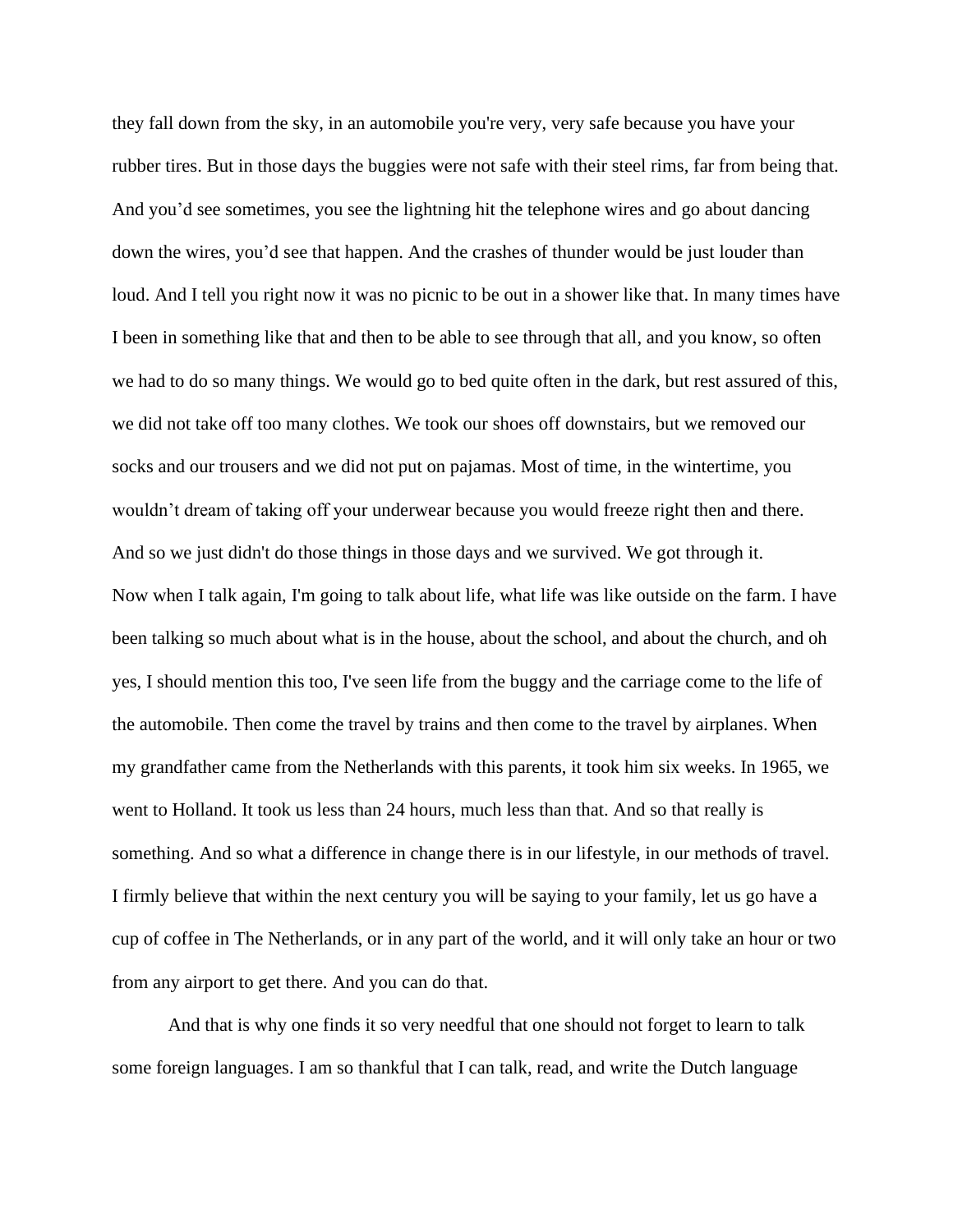fluently. It has been very, very helpful. When we went to the Netherlands it was very helpful and it is very helpful now when I write and talk letters. I talk in tape to Netherlands and to other places.

There is just one thing one has to be very careful full, with, that you don't make boo-boos from translating the Dutch into English directly. Because sometimes you can make some big ones. I recall my father had to have surgery in 1914, and my, I was kidded by my brothers for that expression for many, many years. I, all of a sudden, had become a man. Suddenly at the age of 11, I had to get up in the morning, at 5 o'clock on that day my father was to have surgery. A little after 6, we were in the field cultivating. I had never cultivated before and towards about 10 o'clock or 10:30 or 11, I was very concerned about the fact that my father had to have, which at that time seemed to be a terrific, big surgery. Now it's almost as worse as having a tooth pulled, an appendectomy. In those days you had to stay in bed for no less than nine to ten days and then do nothing yet for several weeks. Now you can jump out of bed almost the next morning! What a difference. But at any rate, the surgery was supposed to be big and I was very concerned about my father's condition. And so towards noon my brothers were just nearby cultivating and I said, let's turn the Dutch directly into English, I wonder if dad is coming by. And in Dutch [speaks Dutch] and it was I wonder if he is coming to, or something like that, or that's what I should have said. And how they ridiculed me when I was young upon saying that.

And another time I was attending the Academy a few years later, and I was tardy, which was something in the country school I never was because we lived so nearby. But this morning at the Academy, I was tardy and I had to go to the principal with my excuse. He said, "What's the reason?" And I said I couldn't say, but I had a feeling my parents did not stand up early enough. That's the way you would put it in Dutch! It should have been, they didn't get up early enough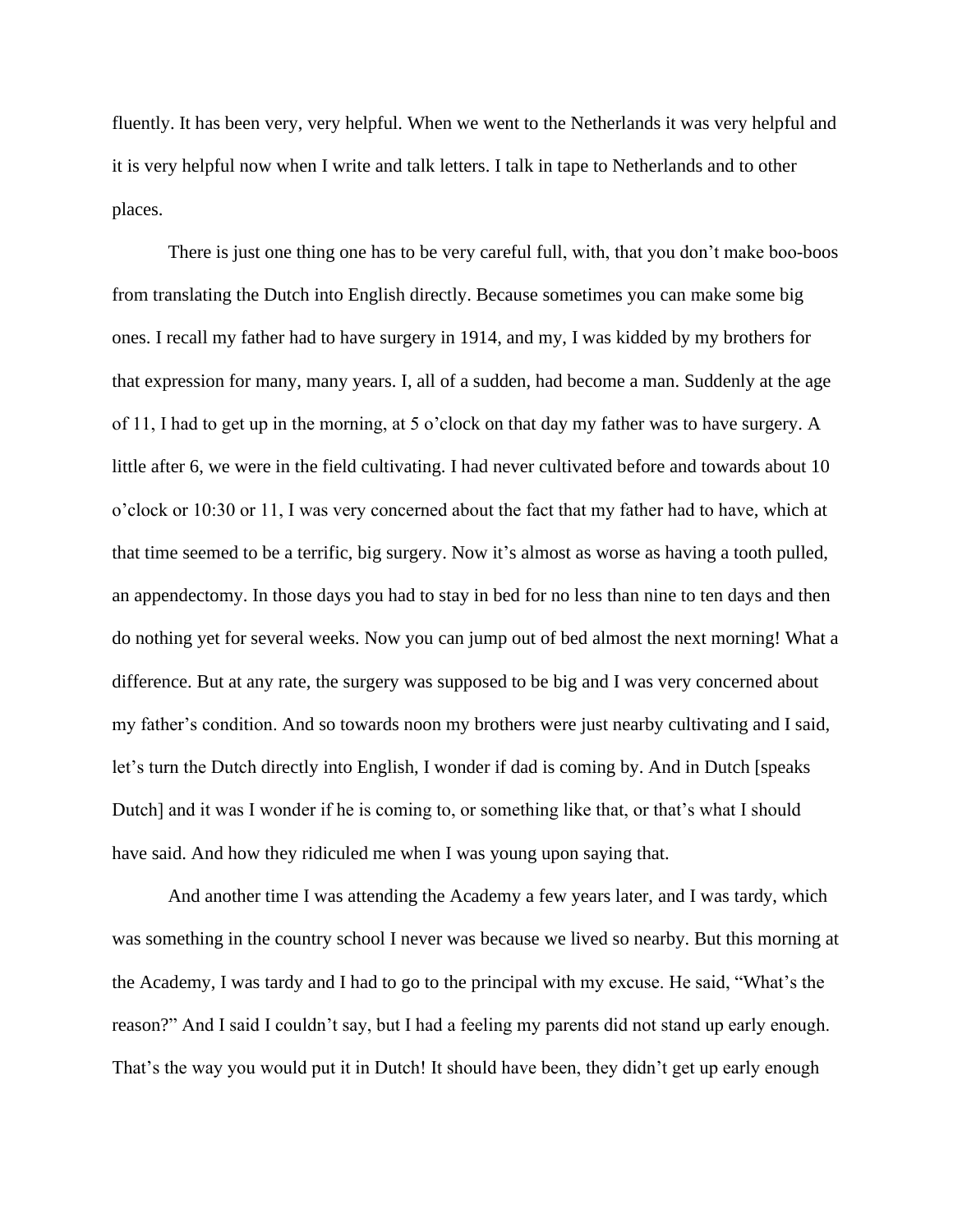that morning. But standing up. And some of those expressions that you change directly from Dutch into English are real cute! But you better be right careful you use it in the right place.

And I think it is about time we are going outdoors. We have been talking about in the house, in the church, and in the school. Now shall we find out what as to what life was like when we would step outside. We had at our home, hundreds of trees. There were walnut trees, cottonwood trees. One time I counted them, there were 500 and some trees there. And of course, slowly and surely they dwindled away. Today that farm place is no longer there. Where there used to be many, many farm places now I would say there's at least 25 to 30% less farm places then there were years ago, and one of them is the place where I was born and raised. It was not easy to see the home where I had been born in, and the one where I lived for 24 years. My brother owned the place, and he had built a place south of there, and so he felt that the place should be destroyed. Well, the house is very little much more than a shell and the walls inside, the good things had been removed from it, the few that were good and so he decided one morning that he would burn it to the ground. I went there too and it was an awesome sight, to see the fire that slowly, but surely came up. We took pictures of it as the fire grew and grew and grew. It was quite a thing to see that fire as it spread through the whole house and broke out of the windows in the whole house and flames shooting in all directions, but it was easier for me to see that for it be gone in only a few moments time, than to see some of these homes that I see throughout the countryside now, just with no doors in them, and no windows in them, and just fading away by decay. That to me is not a very nice idea, of seeing one's home place going either, to stand there in ruins and in weeds and what have you. Yes, that place is gone, but the memories thereof remain.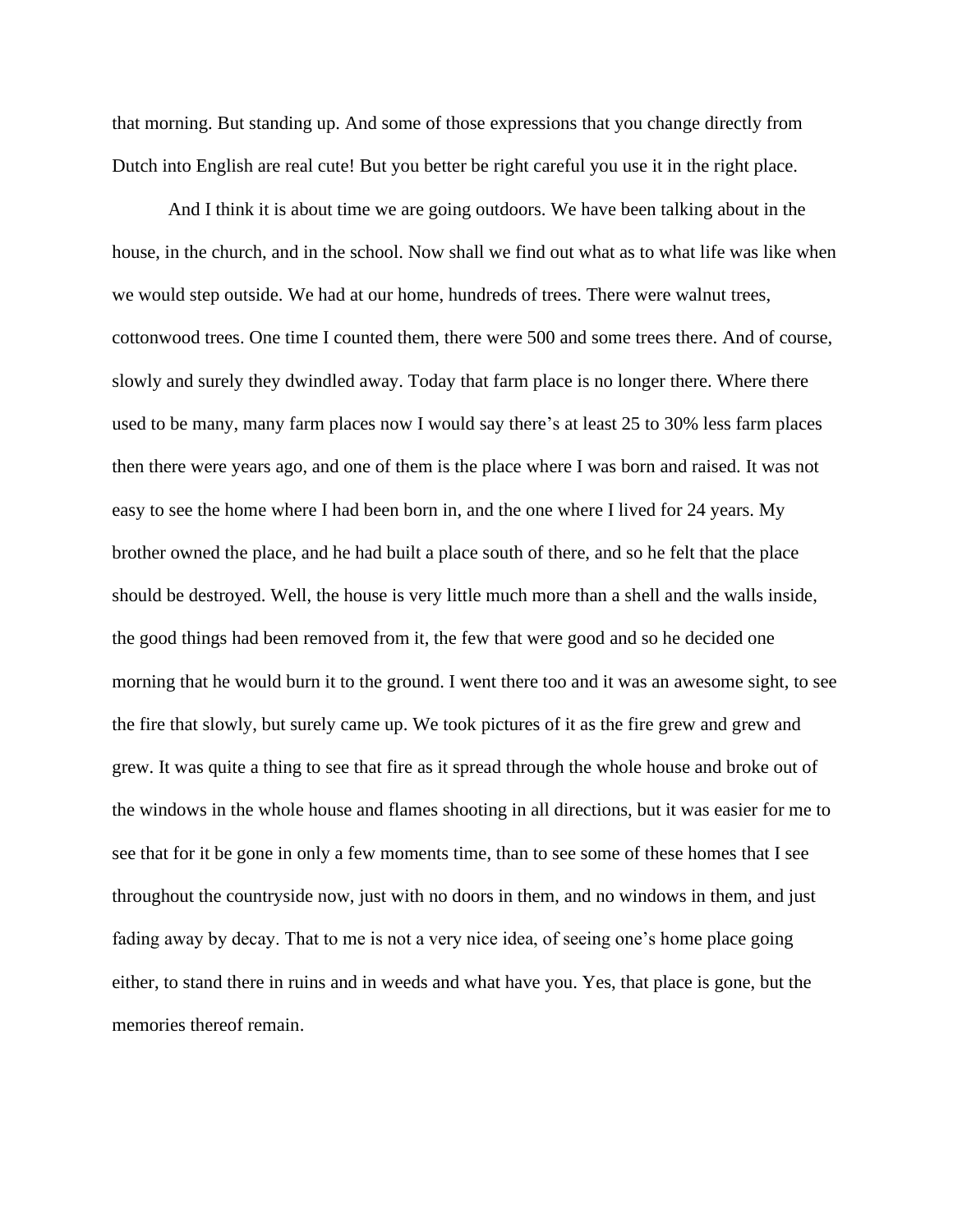

**Nelson De Jong donated the corn stalks to the Dutch American Heritage Museum, Orange City, Iowa.**

My grandfather came there in the 1872 and he built a small barn and he did not have enough money to buy lumber to finish the hayloft and since the eaves came down almost to where the hayloft floor was, he decided to finish off under the eaves where you couldn't walk in anyway, he decided to fill that in with bundles of corn stalks. In 1914 my father tore that barn down and we saved one of those bundles that were tied with original prairie hay. There never used to be twine, of course, so they tied the bundles with hay that was brought to the field after they had cut the corn with a corn knife. But of course, naturally, they had picked the ears out first. Took a lot of work to get that done. I tell you, because he

covered quite a bit of space with those corn stalks. And then in 1914, we saved one of those bundles and now I have now it in my home here. We had a case made for it in 1965, in a case with a glass front. And those stalks, I dare say, are about the oldest corn stalks to be found anywhere in the world. I realize that it seems such a simple thing to keep, but let us remember that corn was the stable food, the staple foods and staple food, for most of the people in this country when our Pilgrim fathers came here. It was corn that kept them alive and it was corn in this state, that made Iowa what it is. We had that song, "The Corn State Too." And so, I just felt that we should keep that bundle of corn. As to where it'll go after I'm gone, I cannot be telling you. My children will have to make that decision.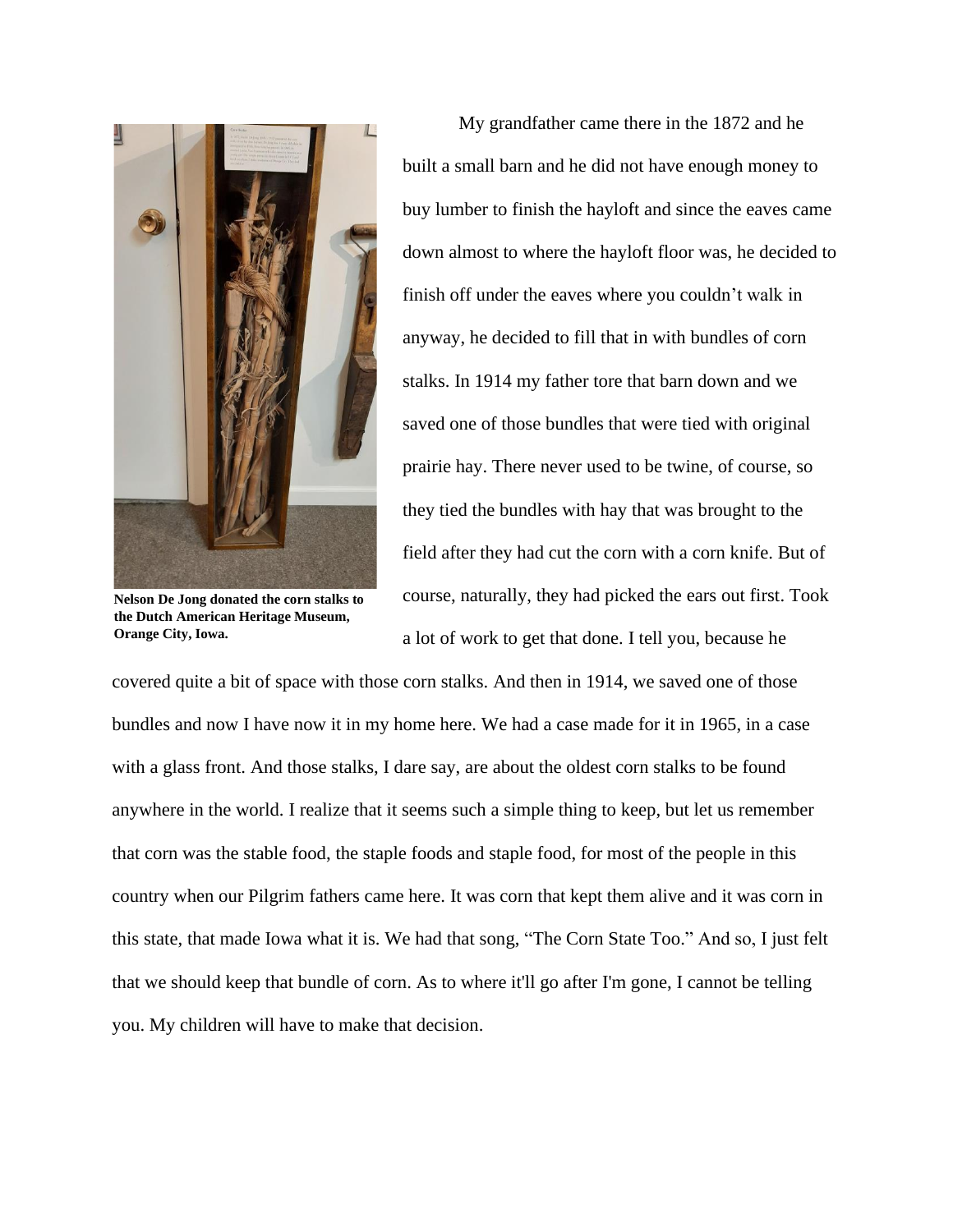When we, our earliest recollection, of farming was we picked all the corn by hand. And that was done until I was more than 50 years of age, as far as I was concerned, I learned to pick corn very, very rapidly. I saw the corn come from open-pollinated to hybrid corn and what a difference the hybrid corn would stand erect and oh, how easy it was to husk that corn. Why it wasn't much of a job to us as many as fourteen thousand years, one day.

But I am going ahead of myself a little bit. I want to start in the spring. The discing for the grain was done, some people had 7-foot discs, some had 9-foot discs. The 7-footers were drawn with three horses, the 9-footers with four horses. Some of the harrows were 15 feet wide, for three horses or two, some of the harrows were as much as 26 feet wide for four horses. When it came to the planting of the corn, it was done with the two-row corn planter nearly always in the last part of, the very last part of April and the first part of May. The corn was planted with a two-row corn planter, now they have corn planters that plant as nearly as 16 rows. Quite a difference. So the corn was harvested. Again the corn was planted and it was checked, and you had to cultivate it both ways. There was no weed control in those days save with a hoe and a cultivator. The cultivator was difficult.

Threshing was a big job, as it was haymaking and you had to pitch all the hay. At first you had to make many stacks and pitching the hay. With threshing you had thresh, to do the grain, shaft the grain, and thresh it with big machines that came, steam engines and so forth, that came and did the job for you. All in all, it was a very tedious job. Took many men to do that. To stack the straw in all that kind of a thing and then came shock threshing after the custom of stack threshing, where there were not so many machines.

And then came the big job of husking corn by hand. It was a time to get up at 6 at 5 and earlier than that in the morning. We would go to the field at 6 o'clock and we would pick a great